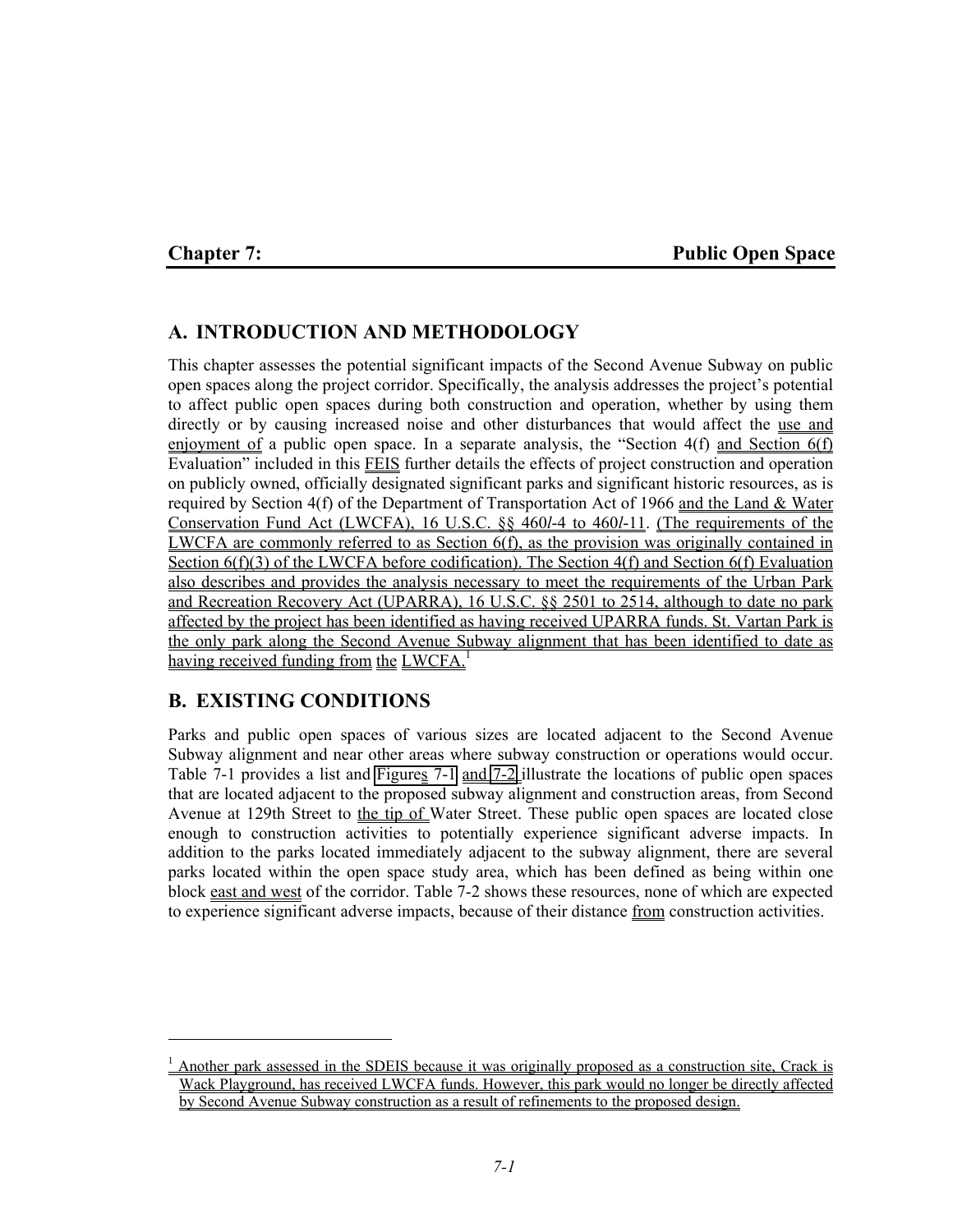**Table 7-1 Designated New York City Parks and Open Spaces In or Adjacent to the Second Avenue Subway Alignment or Construction Areas**

|                                                    |                                                            |                               |                                                                                                                           | <b>Proximity to Surface Construction</b>                                                            |                                      |                                                                                                  |                                                |
|----------------------------------------------------|------------------------------------------------------------|-------------------------------|---------------------------------------------------------------------------------------------------------------------------|-----------------------------------------------------------------------------------------------------|--------------------------------------|--------------------------------------------------------------------------------------------------|------------------------------------------------|
| <b>Public Open</b><br>Space <sup>'</sup>           | <b>Location Along</b><br><b>Second Avenue</b><br>Alignment | Total<br>Park<br><b>Acres</b> | <b>Public Open</b><br><b>Space Amenities</b>                                                                              | <b>Direct Use</b>                                                                                   | <b>Possible</b><br><b>Direct Use</b> | <b>Adjacent to</b><br><b>Surface</b><br><b>Construction</b>                                      | <b>Neither</b>                                 |
| Crack is Wack<br>Playground                        | 127th-128th Sts                                            | 1.4                           | Handball courts, bas-<br>ketball courts, trees,<br>benches, Keith Haring<br>"Crack is Wack" mural,<br>bleachers, fountain |                                                                                                     |                                      | $\underline{X}$<br>(adjacent to<br>potential cut-<br>and-cover for<br>storage<br>tracks/Phase 2) |                                                |
| Harlem River<br>Drive Park                         | E 128 to E 129<br>Sts, Second to<br>Lexington Aves         | 5.8                           | Baseball diamond,<br>trees, benches                                                                                       |                                                                                                     |                                      | Χ<br>(adjacent to<br>potential<br>staging<br>area/Phase 2)                                       |                                                |
| <b>Triboro Plaza</b>                               | 124th-126th Sts                                            | 2.3                           | <b>Trees</b>                                                                                                              |                                                                                                     |                                      | Χ<br>(adjacent to<br>potential cut-<br>and-cover for<br>storage<br>tracks/Phase 2)               | Χ<br>$(a$ lign-<br>ment<br>passing<br>beneath) |
| Wagner Pool                                        | 124th St                                                   | 0.8                           | Pool, benches, garden                                                                                                     |                                                                                                     |                                      | х<br>(adjacent to<br>potential cut-<br>and-cover for<br>storage<br>tracks/Phase 2)               |                                                |
| <b>Wagner Houses</b><br>Playground                 | 120th-121st Sts                                            | 1.6                           | Play equipment, bas-<br>ketball courts, handball<br>courts, trees, tables                                                 |                                                                                                     |                                      | Χ<br>(Phase 2)                                                                                   |                                                |
| <b>Blake Hobbs</b><br>Park                         | 102nd-104th Sts                                            | 1.0                           | Basketball courts,<br>handball courts, play<br>equipment, volleyball<br>courts, trees, benches                            |                                                                                                     |                                      |                                                                                                  | X                                              |
| Playground 96<br>(western<br>portion) <sup>2</sup> | 96th-97th Sts                                              | 0.5                           | Play equipment,<br>swings, benches, trees,<br>comfort station                                                             | X<br>$(0.5 \text{ acres} +$<br>0.12 acres of<br>sidewalk; con-<br>struction<br>staging/<br>Phase 1) |                                      |                                                                                                  |                                                |
| Playground 96<br>(eastern portion) <sup>2</sup>    | 96th-97th Sts                                              | 1.0                           | Trees, benches,<br>baseball diamond                                                                                       |                                                                                                     |                                      | <u>x</u><br>(adjacent to<br>staging area in<br>western<br>portion/<br>Phase 1                    |                                                |
| <b>Ruppert Park</b>                                | 90th-91st Sts                                              | 1.0                           | Play equipment,<br>benches, trees                                                                                         |                                                                                                     |                                      |                                                                                                  | X                                              |
| Tramway Plaza                                      | 59th St                                                    | 0.3                           | Paved area, trees                                                                                                         |                                                                                                     |                                      |                                                                                                  | х                                              |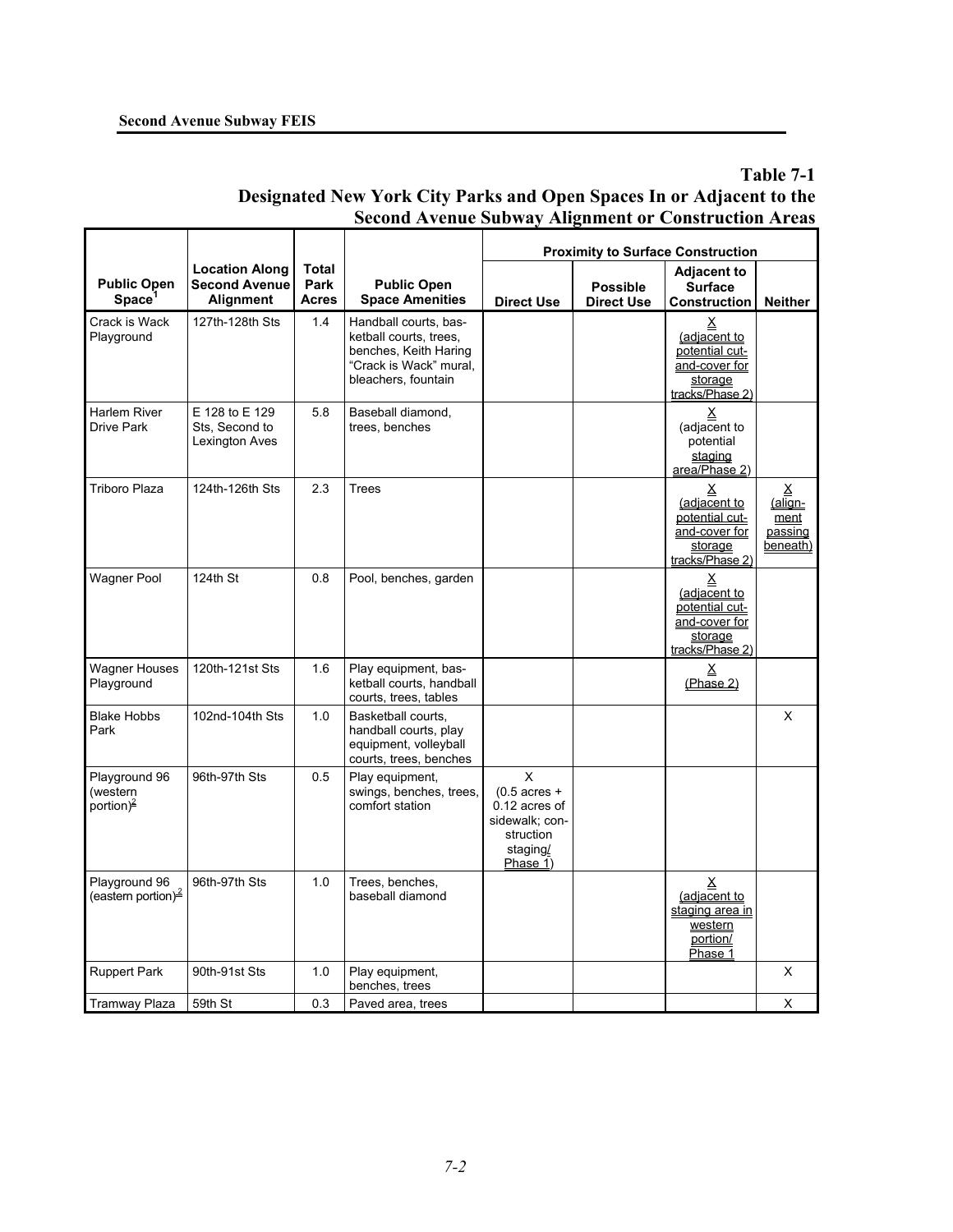# **Table 7-1 (cont'd) Designated New York City Parks and Open Spaces In or Adjacent to the Second Avenue Subway Alignment or Construction Areas**

Г

|                                                   | <b>Location Along</b>                     |                        |                                                                                                                                                                                         |                                                                                                                                |                                                                                              | <b>Proximity to Surface Construction</b>                                                       |                                                                                    |
|---------------------------------------------------|-------------------------------------------|------------------------|-----------------------------------------------------------------------------------------------------------------------------------------------------------------------------------------|--------------------------------------------------------------------------------------------------------------------------------|----------------------------------------------------------------------------------------------|------------------------------------------------------------------------------------------------|------------------------------------------------------------------------------------|
| <b>Public Open</b><br>Space <sup>1</sup>          | <b>Second</b><br>Avenue<br>Alignment      | Total<br>Park<br>Acres | <b>Public Open</b><br><b>Space Amenities</b>                                                                                                                                            | <b>Direct Use</b>                                                                                                              | <b>Possible</b><br><b>Direct Use</b>                                                         | <b>Adjacent to</b><br><b>Surface</b><br><b>Construction</b>                                    | <b>Neither</b>                                                                     |
| Dag<br>Hammarskjold<br>Plaza                      | 47th St                                   | 1.6                    | Benches, trees                                                                                                                                                                          |                                                                                                                                |                                                                                              |                                                                                                | $\underline{\mathsf{X}}$                                                           |
| St. Vartan Park<br>(western portion) <sup>2</sup> | 35th-36th Sts                             | 0.6                    | Handball courts,<br>basketball courts,<br>benches, trees,                                                                                                                               | ≚<br>$(0.57 \text{ acres})$<br>including part<br>of sidewalk;<br>construction<br>staging/<br>Phase 3)                          |                                                                                              |                                                                                                |                                                                                    |
| St. Vartan Park<br>(eastern portion) <sup>2</sup> | 35th-36th Sts                             | 2.2                    | Play equipment, swings,<br>open play area,<br>benches, trees, picnic<br>tables, sunken seating<br>area                                                                                  |                                                                                                                                |                                                                                              | $\underline{\mathsf{X}}$<br>(adjacent to<br>staging area in<br>western<br>portion/<br>Phase 3) |                                                                                    |
| Vincent Albano<br>Playground                      | 29th St                                   | 0.3                    | Handball, benches,<br>trees, play equipment                                                                                                                                             |                                                                                                                                |                                                                                              |                                                                                                | $\underline{\mathsf{X}}$                                                           |
| Peter's Field                                     | 20th-21st Sts                             | 1.6                    | Basketball courts, ten-<br>nis courts, baseball field                                                                                                                                   |                                                                                                                                |                                                                                              |                                                                                                | $\underline{\mathsf{X}}$                                                           |
| St. Gaudens<br>Playground                         | 19th-20th Sts                             | 0.6                    | Swings, basketball<br>courts, trees, play<br>equipment, painted<br>games                                                                                                                |                                                                                                                                |                                                                                              |                                                                                                | $\underline{x}$                                                                    |
| Stuyvesant<br>Square                              | 15th-17th Sts                             | 3.9                    | Benches, trees,<br>fountains                                                                                                                                                            |                                                                                                                                |                                                                                              | $\mathsf X$<br>(across 15th<br>St/Phase 3)                                                     |                                                                                    |
| Abe Lebewhol<br>Park                              | 10th St                                   | 0.2                    | Benches, trees                                                                                                                                                                          |                                                                                                                                |                                                                                              |                                                                                                | $\underline{\mathsf{X}}$                                                           |
| First Park <sup>3</sup>                           | Houston to 1st<br>Sts, First Ave          | <u>14</u>              | Swings, play equip-<br>ment, handball courts,<br>trees, tables                                                                                                                          |                                                                                                                                | Χ<br>(possible<br>cut-and-<br>cover<br>construction<br>for station<br>structure/<br>Phase 3) |                                                                                                |                                                                                    |
| Sara Delano<br>Roosevelt Park                     | Houston-Canal<br>Sts                      | 7.9                    | Handball courts, bas-<br>ketball courts, soccer,<br>benches, trees, gar-<br>dens, seniors center,<br>play equipment, swings,<br>comfort station, turf<br>playing fields, bird<br>garden | ≚<br>$(1.6 \text{ acres})$<br>including part<br>of sidewalk;<br>construction of<br>station and<br>work for tunnel/<br>Phase 4) |                                                                                              |                                                                                                | Χ<br>(align-<br>ment<br>passing<br><b>beneath</b><br>other<br>portions<br>of park) |
| Kimlau Square                                     | Chatham<br>Square, Oliver<br>St, Broadway | 0.1                    | Trees, seat walls,<br>statue, memorial arch                                                                                                                                             | Χ<br>(cut-and-cover<br>construction for<br>station/<br>Phase 4)                                                                |                                                                                              |                                                                                                |                                                                                    |
| St. James<br>Triangle                             | St. James PI and<br>Oliver St             | 0.04                   | Benches, trees, mural                                                                                                                                                                   |                                                                                                                                |                                                                                              | Χ<br>(Phase 4)                                                                                 |                                                                                    |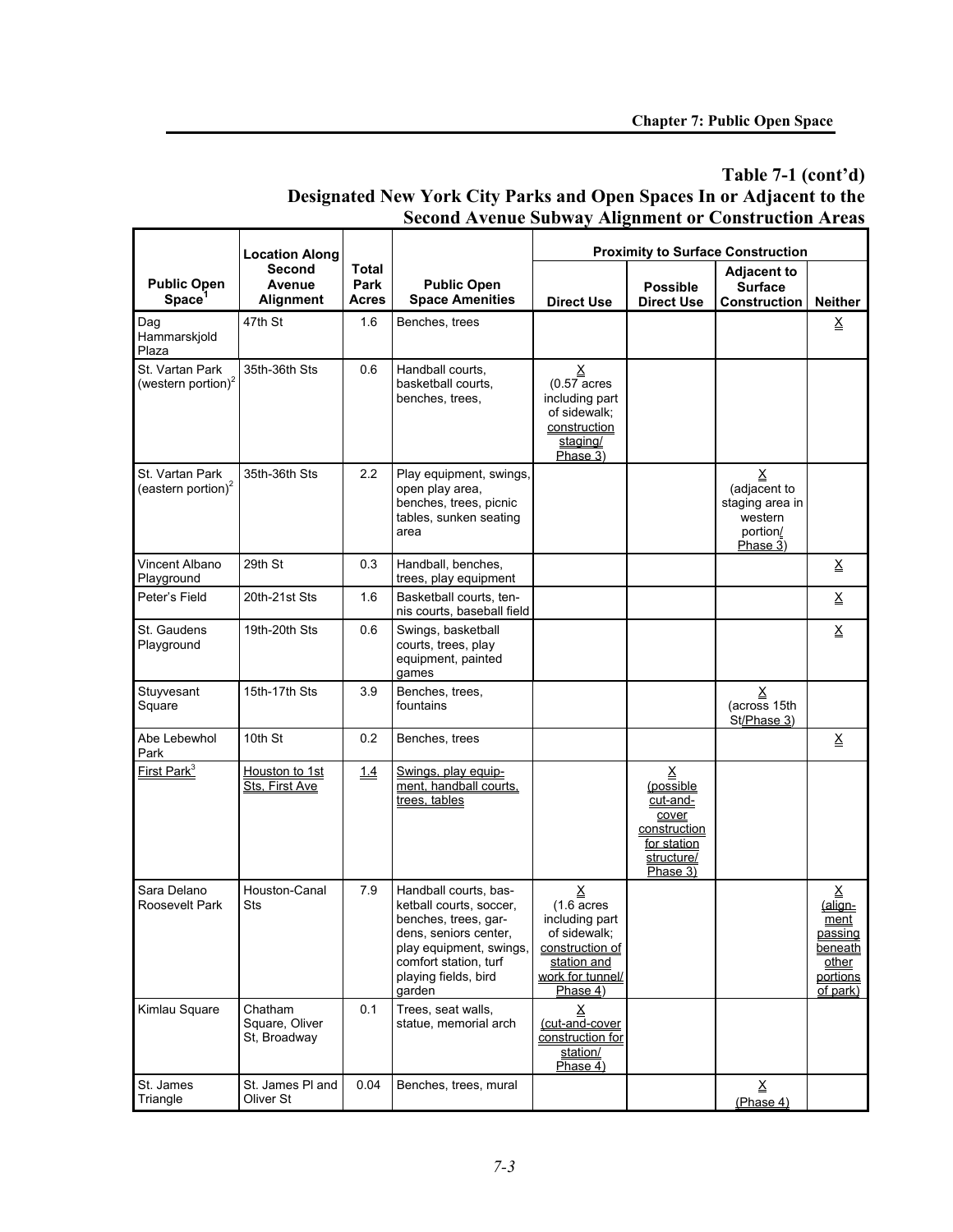**Table 7-1 (cont'd) Designated New York City Parks and Open Spaces In or Adjacent to the Second Avenue Subway Alignment or Construction Areas**

|                                                | <b>Location Along</b>                 |                                            |                                                                                 |                   |                                                                          | <b>Proximity to Surface Construction</b>                    |                |
|------------------------------------------------|---------------------------------------|--------------------------------------------|---------------------------------------------------------------------------------|-------------------|--------------------------------------------------------------------------|-------------------------------------------------------------|----------------|
| <b>Public Open</b><br><b>Space</b>             | Second<br>Avenue<br><b>Alignment</b>  | <b>Total</b><br>Park<br><b>Acres</b>       | <b>Public Open</b><br><b>Space Amenities</b>                                    | <b>Direct Use</b> | <b>Possible</b><br><b>Direct Use</b>                                     | <b>Adjacent to</b><br><b>Surface</b><br><b>Construction</b> | <b>Neither</b> |
| Fishbridge<br>Garden                           | Dover, Pearl, and<br><b>Water Sts</b> | 0.1                                        | Dog run, trees                                                                  |                   |                                                                          | $\underline{X}$<br>(Phase 4)                                |                |
| <b>Pearl Street</b><br>Playground <sup>4</sup> | Fulton, Pearl,<br>and Water Sts       | 0.2                                        | Play equipment,<br>benches, trees                                               |                   | Χ<br>(possible<br>station<br>element/<br>Phase 4)                        | Χ                                                           |                |
| <b>Fulton Street</b><br>Plaza <sup>5</sup>     | Fulton and Water<br>Sts. (east side)  | 0.2                                        | Benches, trees, Titanic<br><b>Memorial Lighthouse</b><br>monument               |                   | $\underline{\mathsf{X}}$<br>(possible<br>station<br>element/<br>Phase 4) | $\underline{X}$                                             |                |
| <b>Wall Street</b><br>Triangle <sup>6</sup>    | Wall and Water<br>Sts (east side)     | n/a                                        | Currently wide street<br>area used for parking:<br>planned for park use         |                   | $\mathsf{X}$<br>(possible<br>station<br>element/<br>Phase 4)             | $\underline{\mathsf{X}}$                                    |                |
| Coenties Slip <sup>4</sup>                     | Water St and<br><b>Coenties Slip</b>  | 0.06                                       | Benches, planters                                                               |                   | X<br>(possible<br>station<br>element/<br>Phase 4)                        | $\underline{X}$                                             |                |
| Vietnam<br><b>Veterans Plaza</b>               | Broad and Old<br>Slip                 | 0.7<br>(city-<br>owned<br>of 1.4<br>total) | Benches, trees, mem-<br>orial, amphitheater,<br>fountain                        |                   |                                                                          | Χ<br>(Phase 4)                                              |                |
| <b>Peter Minuit</b><br>Plaza                   | Water and<br><b>Whitehall Street</b>  | 0.43                                       | Currently used as<br>staging area for<br><b>Whitehall Ferry</b><br>construction |                   |                                                                          | $\underline{X}$<br>(Phase 4)                                |                |

**Notes:** 

1 One additional mapped public park, James Madison Plaza, is located along the alignment at Pearl and Madison Streets and St. James Place. This 0.4-acre space, which is used as parking for the New York City Police Department and does not provide any public park amenities or function as a public recreation area.

2 The eastern and western portions of Playground 96 and St. Vartan Park are considered separate parks for purposes of this analysis. In the case of St. Vartan Park, a roadway separates the two sections. The use of and impacts to the separate portions of the parks would vary significantly.

The portion of First Park that could be affected by the Second Avenue Subway construction is not in current use as a park.

In process of being mapped as parkland,

This plaza is located on city property, but is not vet mapped as parkland.

6 In the process of being converted to a Greenstreet under a NYCDPR program.

**Source:** Parks information is from New York City Department of Parks and Recreation, April 2000.

In addition to the public open spaces shown in Tables 7-1 and 7-2 and Figures 7-1 and 7-2, this chapter also considers the project's potential to affect the City's "Greenstreets," bonus plazas,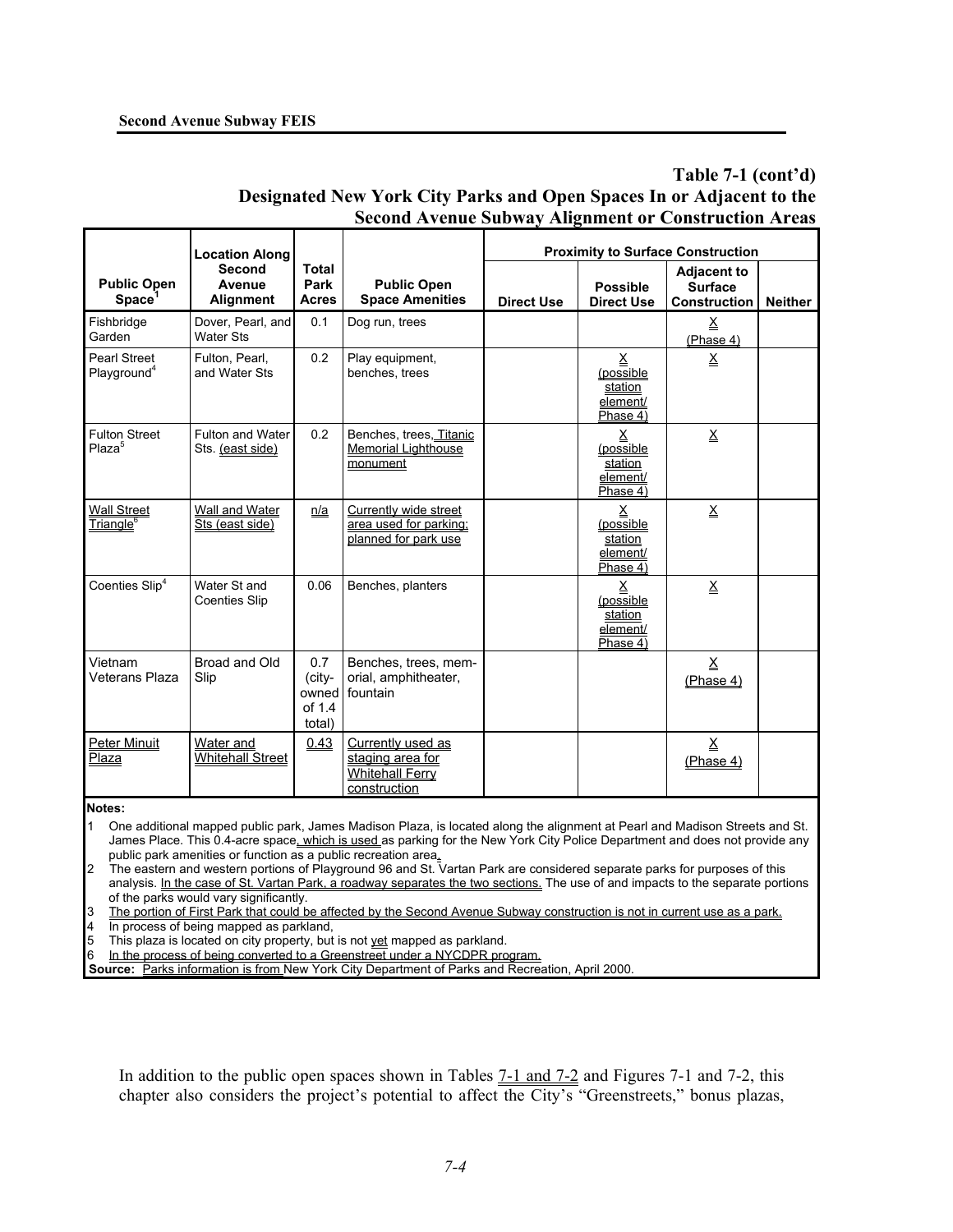and other privately owned public open spaces. "Greenstreets" are paved traffic islands that have been converted into landscaped spaces by the NYCDPR; several of these spaces are located along the alignment. Greenstreets generally provide no recreational amenities, such as benches or other seating elements. However, by increasing the amount of vegetation in communities, Greenstreets provide other benefits, including enhancing neighborhood character, human health, and the quality of life. Additionally, trees and other flora increase the amount of shade, can provide additional protection against flooding, and reduce pollutants in the air.

#### **Table 7-2**

| <b>Marcus Garvey Park</b>                                            | 120th-124th Sts (west of<br>Madison Ave.)<br>E 117 to E 118 Sts, First<br>to Second Aves                  | 20.2 | Basketball courts, play equipment,<br>benches, trees                                                                  |
|----------------------------------------------------------------------|-----------------------------------------------------------------------------------------------------------|------|-----------------------------------------------------------------------------------------------------------------------|
|                                                                      |                                                                                                           |      |                                                                                                                       |
| P.S. 155 Playground                                                  |                                                                                                           | 0.8  | Play equipment, handball courts,<br>basketball courts open courtyard,<br>game tables, mural                           |
| Park (Metro-North Comm.<br>Gdns.)                                    | E 100 to E 101 Sts, First<br>to Second Aves                                                               | 0.9  | Community garden                                                                                                      |
| <b>Dream Street Park</b>                                             | E 124 St, Second to Third<br>Aves                                                                         | 0.3  | Garden, benches                                                                                                       |
| I.S. 117 & Ben Franklin<br>H.S. Plgd. (Poor Richard's<br>Playground) | E 109 St, Second to Third<br>Aves                                                                         | 1.6  | Play equipment, handball courts,<br>basketball courts, softball field,<br>game tables                                 |
| Gateway Plaza                                                        | E 59 St, First to Second<br>Aves                                                                          | 0.3  | Benches, trees                                                                                                        |
| Robert Moses Playground                                              | E 41 to E 42 Sts, First<br>Ave                                                                            | 1.3  | Basketball courts, handball courts,<br>multi-use court, dog run, open play<br>area, play equipment, benches,<br>trees |
| Ralph J. Bunche Park                                                 | E 42 to E 43 Sts. First<br>Ave                                                                            | 0.2  | Benches, sculpture                                                                                                    |
| Trygvie Lie Plaza                                                    | E 42nd to E 41st Sts.<br><b>First Ave</b>                                                                 | 0.9  | <b>Benches</b>                                                                                                        |
| <b>Bellevue South Park</b>                                           | E 26 to E 28 Sts, Second<br>to Third Ave                                                                  | 1.6  | Trees, lighting, seating, play<br>equipment basketball courts                                                         |
| Mary O'Connor Playground                                             | 42nd Street, First to<br>Second Aves                                                                      | 0.2  | Tot lots, trees, benches                                                                                              |
| Tudor `Grove Playground                                              | 42nd Street. First to<br>Second Aves                                                                      | 0.2  | Tot lots, trees, benches                                                                                              |
| Schiff Pkwy Center Plots                                             | Delancey St, Bowery to<br>Essex St                                                                        | 0.7  | Landscaping                                                                                                           |
| Peck Slip                                                            | Peck Slip Between South<br>and Front Sts                                                                  | 0.2  | Cobblestone street                                                                                                    |
| <b>Battery Park</b><br>Source:                                       | <b>Water Street and</b><br><b>Broadway</b><br>New York City Department of Parks & Recreation, April 2000. | 22.9 | Benches, paths, waterfront<br>esplanade, Castle Clinton National<br>Monument                                          |

**Additional New York City Parks Within One Block of the Second Avenue Subway Alignment in Which No Impacts are Anticipated**

In addition to these resources, approximately 35 "bonus plazas" (privately owned and operated publicly accessible open spaces associated with residential and commercial buildings) also are located adjacent to the alignment and potentially could be adversely affected by the proposed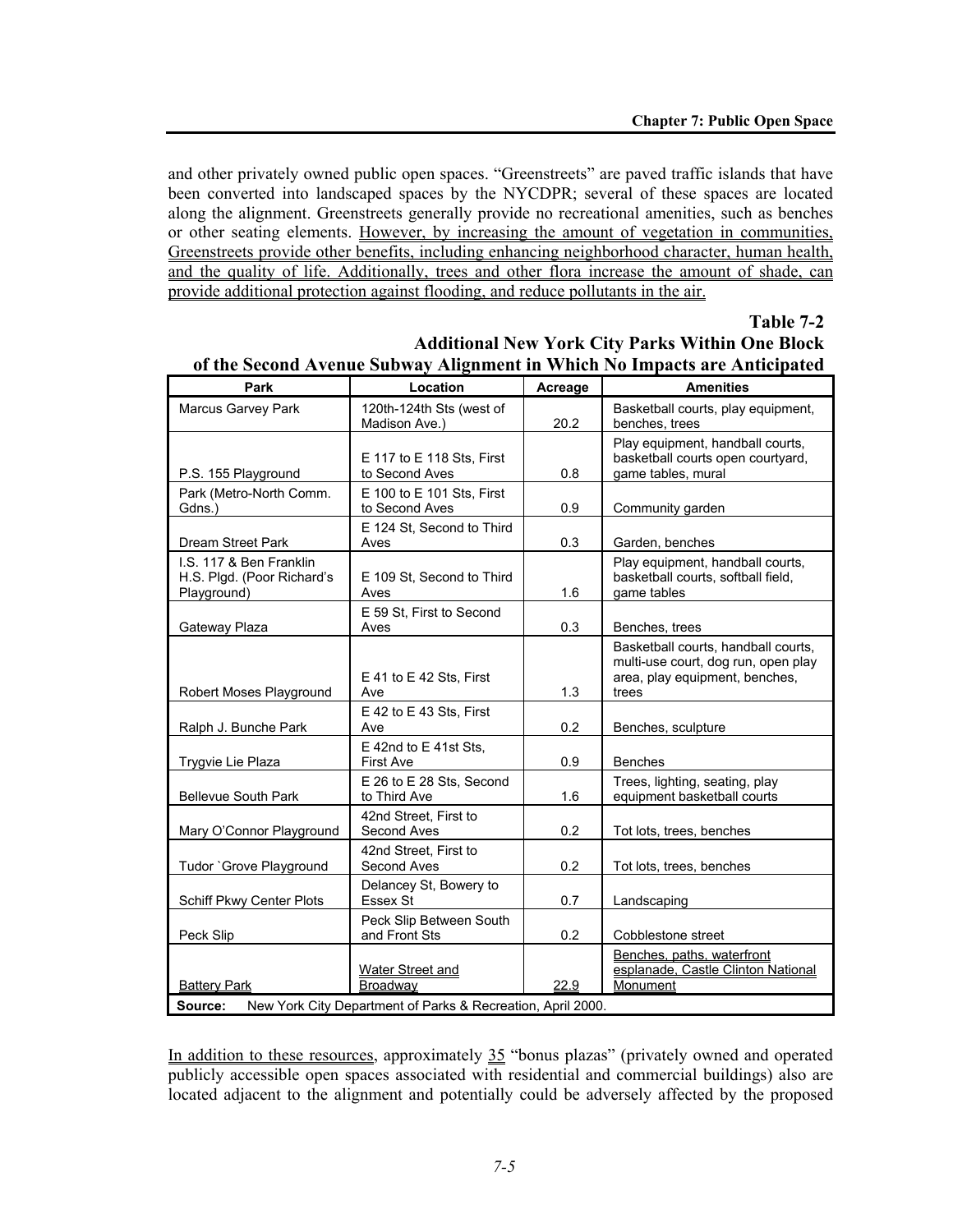project. Bonus plazas are a form of incentive zoning in which the New York City Department of City Planning (NYCDCP) offers a bonus of extra floor area to developers in exchange for creating and maintaining publicly accessible plazas for the public. Though the design of these plazas varies widely, such amenities as seating, trees, bicycle parking facilities, and drinking fountains may be provided. However, NYCDCP requires all bonus plazas to contain some of the following amenities: planters/planting beds, grass and other ground cover, game tables, artwork, fountains and pools, and play equipment. Several privately owned, public parks (such as Tudor City Greens on 42nd Street between First and Second Avenues) are located near the alignment as well, and may be affected by the subway.

# **C. FUTURE CONDITIONS COMMON TO ALL ALTERNATIVES**

Several new parks are expected to be created within the Second Avenue Subway study area. As part of the redevelopment of Lower Manhattan, three permanent parks are planned for currently paved spaces as part of a grant to the City from the Lower Manhattan Development Corporation. These include Wall Street Triangle along Wall Street between Water and South Streets; Coenties Slip, at Coenties Slip and Water Street; and Canal/Laight Park at the intersection of Canal, Varick, and Laight Streets. In addition, the existing Hanover Square Park, one block west of Water Street, is to be transformed into an English-style garden to be known as the British Memorial garden. Coenties Slip and Wall Street Triangle Park would be located adjacent to the Second Avenue Subway alignment and construction.

While only in the conceptual stages, the city also has plans to develop several additional open spaces in Lower Manhattan. The largest of these is the East River Waterfront development, which would feature approximately 35 acres of open space along the East River waterfront, a street level esplanade, a second story linear esplanade, and a colonnade along the FDR Drive from Battery Park to the Brooklyn Bridge arches. A tree-lined promenade is planned along West Street (Route 9A) near the World Trade Center site, with a wide sidewalk on the eastern edge, new open spaces, and various streetscape and pedestrian access improvements. The City is also planning a 2.2-mile pathway that would loop through the downtown area, connecting the Battery, Fulton Street, and the new World Trade Center development.

The Lower Manhattan Development Corporation is also planning improvements to the southern portion of Sara D. Roosevelt Park, between Canal Street and Hester Streets. In this area, a paved playing area will be replaced with a synthetic turf athletic field surrounded by a running track, and landscaping improvements will be made.

In Midtown, the United Nations has proposed a new building on the existing Robert Moses Playground located opposite the Secretariat building at 42nd Street and First Avenue. It is anticipated that as mitigation for such use, a replacement park would need to be identified as part of that project's approval process.

Aside from Robert Moses Playground, it is expected that all existing parks along the Second Avenue Subway corridor would remain. It is also expected that some of the parks and open spaces listed in Tables 7-1 and 7-2 will be renovated before the 2025 analysis year. In addition, it is possible that additional Greenstreets or bonus plazas will be created, but no specific locations for such additions are yet contemplated.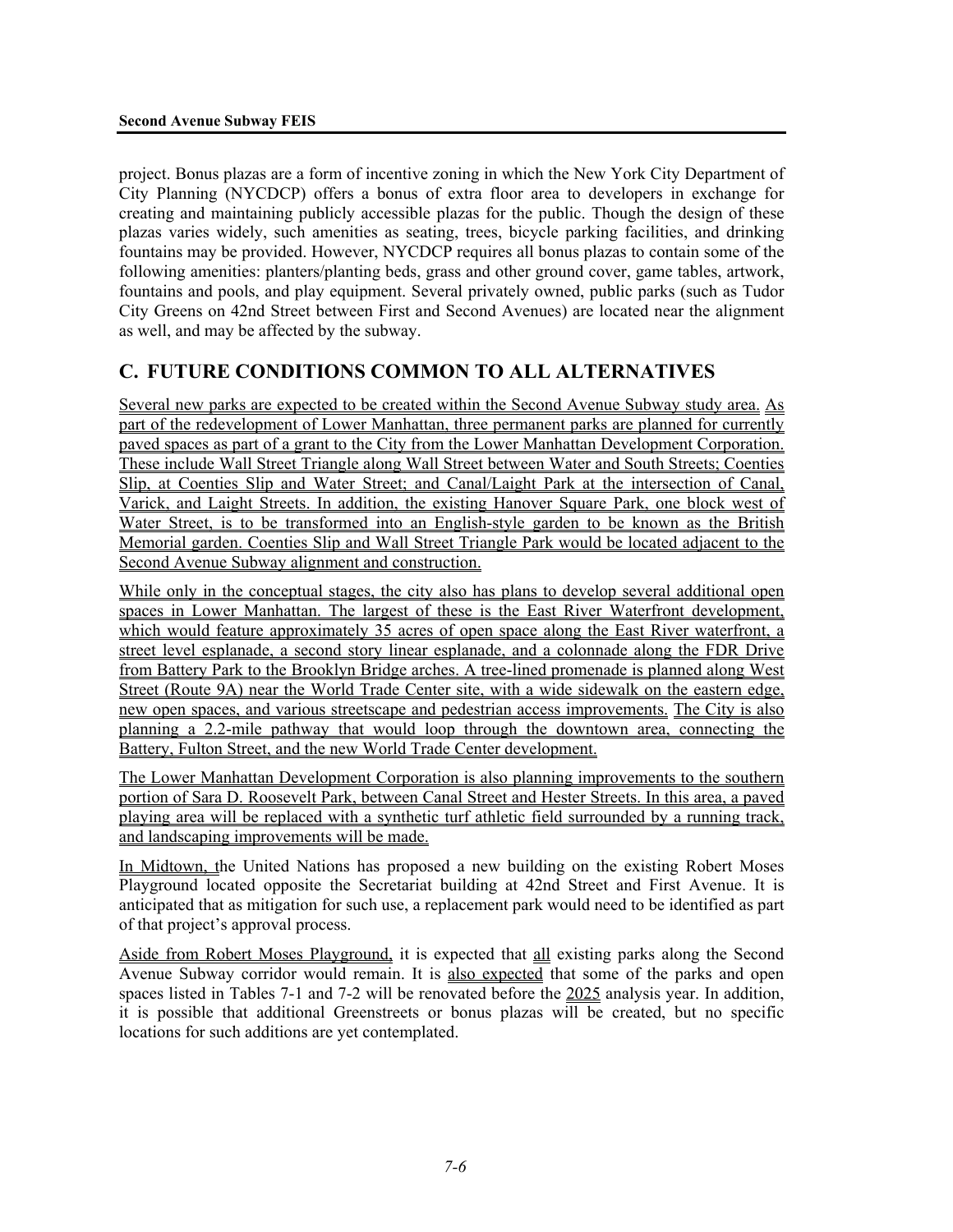# **D. CONSTRUCTION IMPACTS OF THE PROJECT ALTERNATIVES**

Table 7-1 lists all public open spaces adjacent to the Second Avenue Subway alignment and indicates whether they would be directly used for or located adjacent to subway construction activities. If so, the table also identifies the construction phase in which any such effects would occur. Chapter 3, "Description of Construction Methods and Activities," provides detailed information on the construction phasing plan for the overall project. The parks listed in Table 7- 2, which do not border the Second Avenue Subway's alignment or construction areas, would not be affected because of the increased distance from construction activities and/or the fact that the intervening structures between the public open spaces and the construction activities would function as a screen to shield parks from impacts. Consequently, public open spaces in Table 7-2 would not experience significant adverse impacts, but would possibly experience an increase in use as described below.

The specific impacts on the parks that would be directly used for construction (e.g., staging sites) or permanent activities, (e.g. station entrances, ancillary facilities) are described below in more detail, as are measures to mitigate each of these impacts. In all parks where surface construction would occur, noise impacts on the public open spaces would occur. In several cases, particularly where construction would occur directly beneath the parks, limited ground settlement could occur. Following the discussion of impacts to parks directly used for construction is a description of impacts to parks adjacent to surface construction.

When parks are directly used by NYCT and its contractors and thus temporarily closed to public access during construction, some park users would be expected to use other nearby parks with similar facilities, including those listed in Table 7-2. For example, some users of the play equipment at Playground 96 might instead use the nearby play equipment at Poor Richard's Playground on East 109th Street. Some users of parks located adjacent to Second Avenue Subway construction might also travel to other nearby parks to avoid noise or other construction disturbances. While nearby parks are expected to experience heavier usage, no significant adverse impacts are expected to those nearby parks, because of the availability of others within the vicinity.

New York State law declares that the city's right to its parks and other public places is inalienable.<sup>1</sup> The permanent or long-term use of publicly owned parkland for non-park purposes constitutes alienation and thus requires the approval of the New York State Legislature. Before construction within any publicly owned parks could occur, a determination would be made regarding the need to secure approval from the New York State Legislature.

## **PARKS DIRECTLY USED FOR CONSTRUCTION**

As described in Chapter 2, "Project Alternatives," since issuance of the SDEIS, the proposed project has been refined as a result of ongoing engineering studies. One such refinement is that the proposed underground storage tracks on Second Avenue north of 125th Street have been substantially reduced in size. Among the benefits of this change are that the Crack is Wack Playground and Triboro Plaza would no longer be directly affected by construction activities, as was described in the SDEIS.

1

<sup>&</sup>lt;sup>1</sup> New York General City Law  $\S 20(2)$ .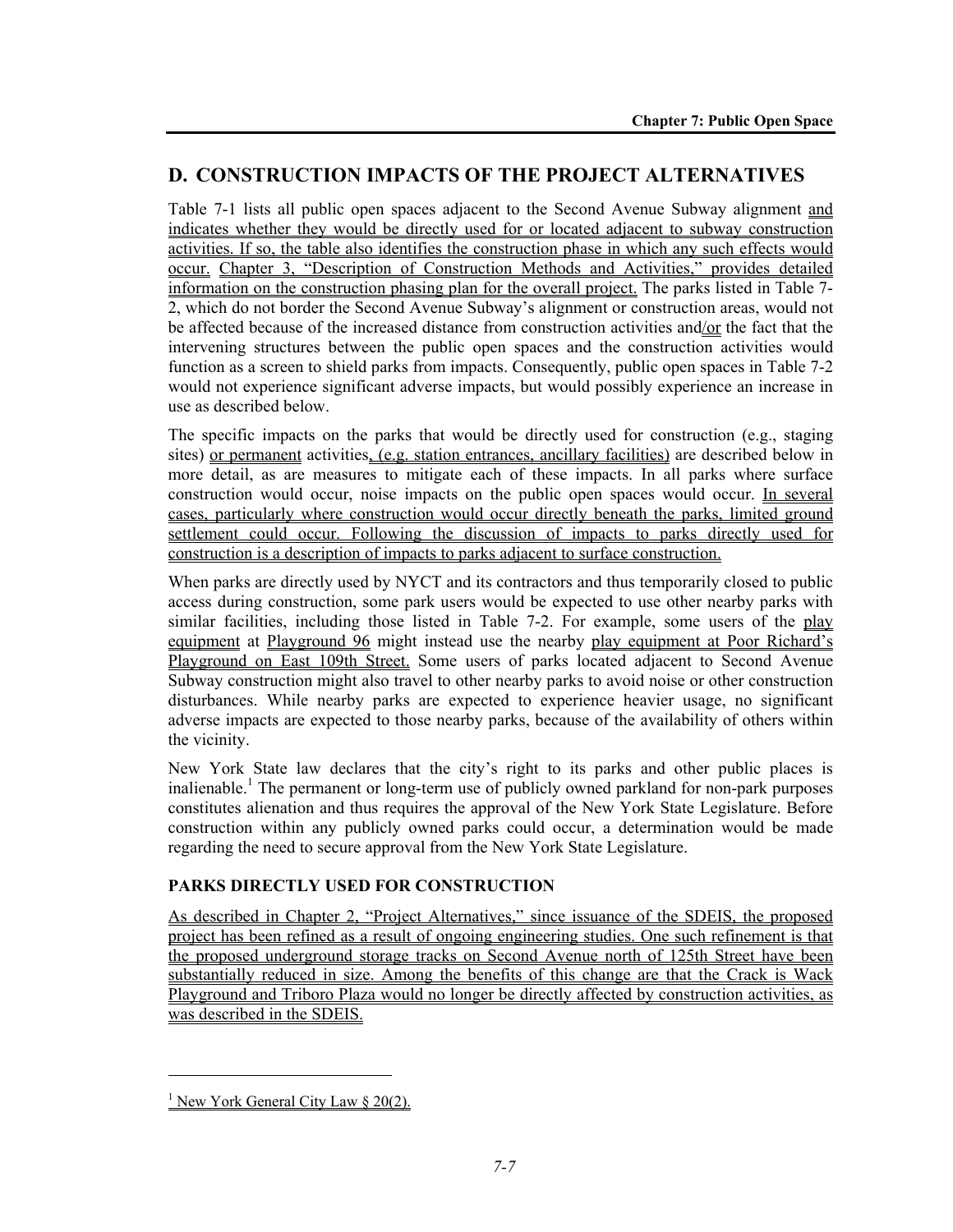#### *PLAYGROUND 96*

As described in Chapter 3, "Description of Construction Methods and Activities," because of geological conditions, the proposed station at 96th Street, and the presence of the existing tunnel at 99th Street, the area between 99th and approximately 91st Streets would be a major focus of construction activity during Phase 1, which is expected to begin in 2004. During construction, the entire 0.5-acre western portion of Playground 96 could be used for up to 8 years as a staging area for tunnel and station construction activities, in order to minimize construction impacts to nearby blocks. Using the park would require the removal of a paved concrete area, recently installed play equipment, swings, seating areas, and a comfort station. To avoid inadvertent damage to any surface utilities, NYCT would work with the New York City Department of Parks and Recreation (NYCDPR) prior to any construction to identify their locations and avoid disruptive activities in those areas if practicable. Because the area would be closed to public use for up to 8 years (a reduction in time from the 10-year maximum construction period described in the SDEIS), a significant adverse impact would occur. No construction would occur in the approximately 1.0-acre eastern portion of the park, which is occupied by a ball field.

During construction, the three mature trees near the play equipment and about eight of the trees on the western side of the park outside the perimeter fence and adjacent to Second Avenue would have to be removed. The trees along the northern and eastern edges of the park could be pruned to remove limbs that would interfere with or be damaged by nearby construction equipment without requiring removal of the tree. This would limit the number of trees in the park that would require removal. Should this not be effective, the number of affected trees could increase if these trees ultimately need to be removed.

Extensive efforts would be made to ensure that the remaining park trees are protected from damage during construction. Protection plans would entail delineating all trees, marking the trees in the field, and building a barricade around each tree that requires protection. Any trees removed during construction or that die because of adjacent construction would be replaced after construction in accordance with a tree replacement plan developed in coordination with NYCDPR. These and any other public trees eliminated elsewhere by Second Avenue Subway construction would be replaced according to NYCDPR's Basal Area Replacement Formula, which is designed to ensure that replacement trees are of the same size as the original trees. If a removed tree is larger than 4 inches in diameter at breast height (dbh), which is the size limit for a transplantable tree, it would be replaced with multiple smaller trees, the basal area of which adds up to the basal area of the original tree. Several replacement trees would be planted prior to the start of construction, in the vicinity of the trees to be removed and in consultation with NYCDPR, in order to replicate some of the functions performed by the trees to be removed. These tree replacement and protection measures would be included in relevant contract specifications, and in the project's Construction Environmental Protection Program (CEPP). NYCT will incorporate relevant portions of the CEPP in all construction contracts, and contractors will be obligated to follow these provisions.

During construction, an attractive sound and safety barrier would be erected to separate the two sections of the park. This barrier would be installed along the north, east and potentially southern edges of the site, and would be of appropriate height to help mitigate noise impacts to the hospital to the north, the balance of the playground and school to the east, and to the residential uses to the south. The barriers would be designed to be visually attractive and to reduce the effects of noise associated with construction activities on the adjacent park and other uses. NYCT will work with NYCDPR to design appropriate security measures, such as lighting, to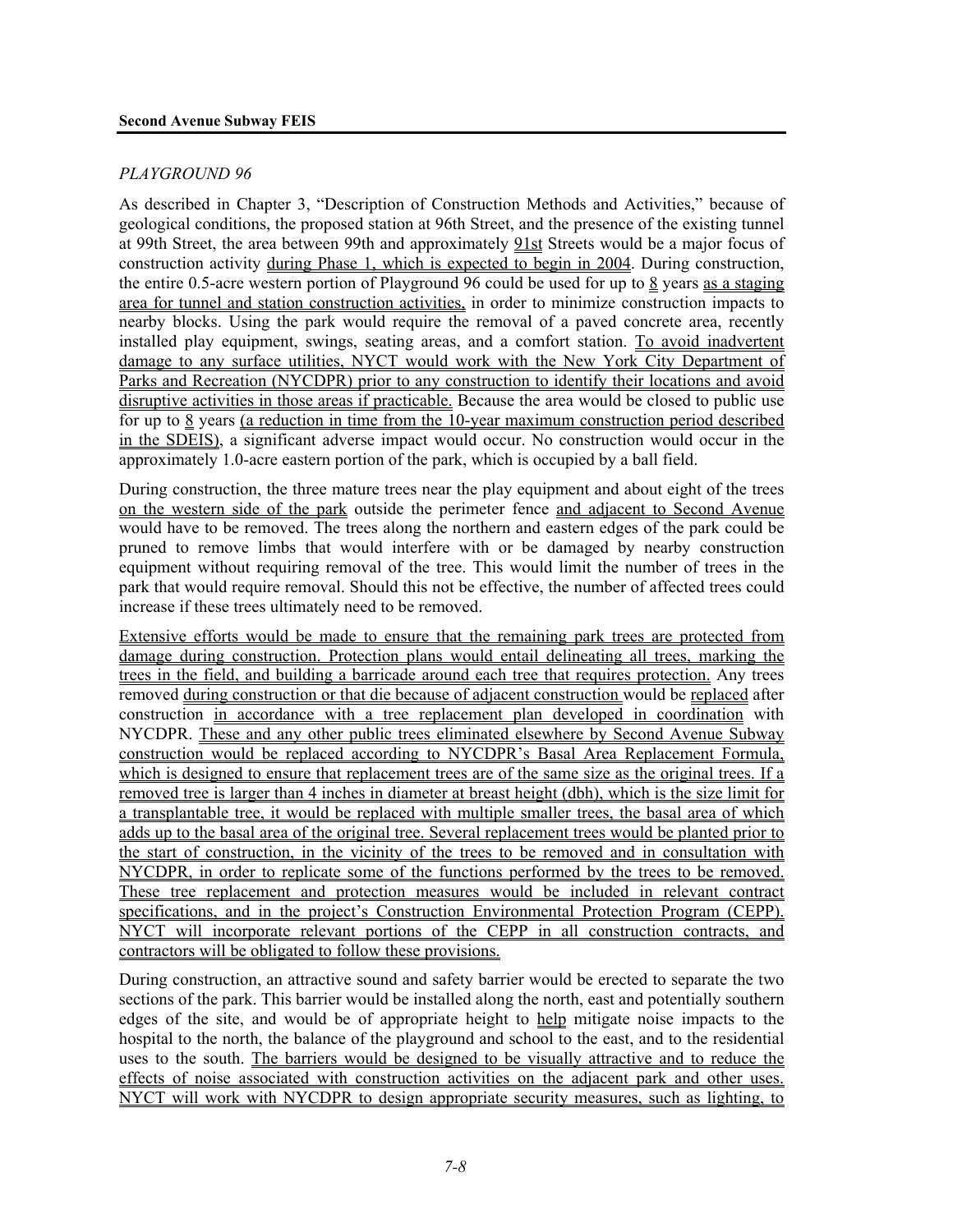ensure safety surrounding any noise and construction fences.<sup>1</sup> In addition, protective construction measures would be employed: screens would be used to limit light emitted from work sites; best management practices would be implemented to control dust; and specially quieted construction equipment would be used to minimize noise to the extent practicable. All construction equipment, including construction vehicles, would be contained within the designated staging area to avoid affecting the remaining portion of Playground 96 to the degree practicable.

As use of this playground for construction could last for up to  $\frac{8}{9}$  years, NYCT would work with NYCDPR to identify the mitigation plan that is most compatible with the neighborhood's parks and open spaces. This could entail identifying a temporary replacement site for the park activities that would be displaced. It is possible that current park users could go to the playground at George Washington Houses, on the northwest corner of Second Avenue and 97th Street. It may also be possible to provide replacement facilities on the private parking lot portion of a property on the northeast corner of Second Avenue and 99th Street, but consideration would have to be given to how playground noise levels could affect residents in adjacent residential buildings. NYCT would work with NYCDPR on the location and design of any replacement park facilities provided as mitigation, as well as on a restoration plan for Playground 96 following construction. As described above, any such plans would include planting trees to replace those removed or damaged during construction.

## *ST. VARTAN PARK*

l

The 0.6-acre western portion of the park could be used as a staging area for station construction and spoils removal during Phase 3; together these activities could last for 6 to 8 years (a reduction from the 10 years identified in the SDEIS), resulting in a significant adverse impact. During construction, the public would not have access to the western portion of the park, and many of its surface features would be removed, including the heavily used handball and basketball courts.

Approximately four of the 14 trees in the western portion of the park and seven of the 12 surrounding street trees could also be removed. Many of the remaining trees on the northern and eastern borders of the park could likely be pruned to avoid interference with adjacent construction equipment; if this is not successful, some additional trees could require removal. As described above for Playground 96, a protection plan would be developed and included in relevant construction specifications.

During construction, an attractive sound and safety barrier would be erected to separate the 0.6 acre western section of the park that would be used to support construction activities from the 2.2-acre section to east that would not be used by the Second Avenue Subway project. Physical separation of these two sections would also be provided by the existing Tunnel Access Road; however, openings might be needed to allow trucks to enter and exit the site. An attractive sound barrier would also be provided near the southern curb to screen sound at the residential and institutional buildings to the south, and other measures to mitigate noise impacts would be

<sup>&</sup>lt;sup>1</sup> As described in further detail in Chapter 12, "Noise and Vibration" upon further investigation, it has been determined that fully enclosed construction sites with roofs identified as a possible mitigation measure in the SDEIS are not practicable at Playground 96, St. Vartan Park, or other open spaces, because tall construction equipment—such as cranes—could not operate within the confines of such structures.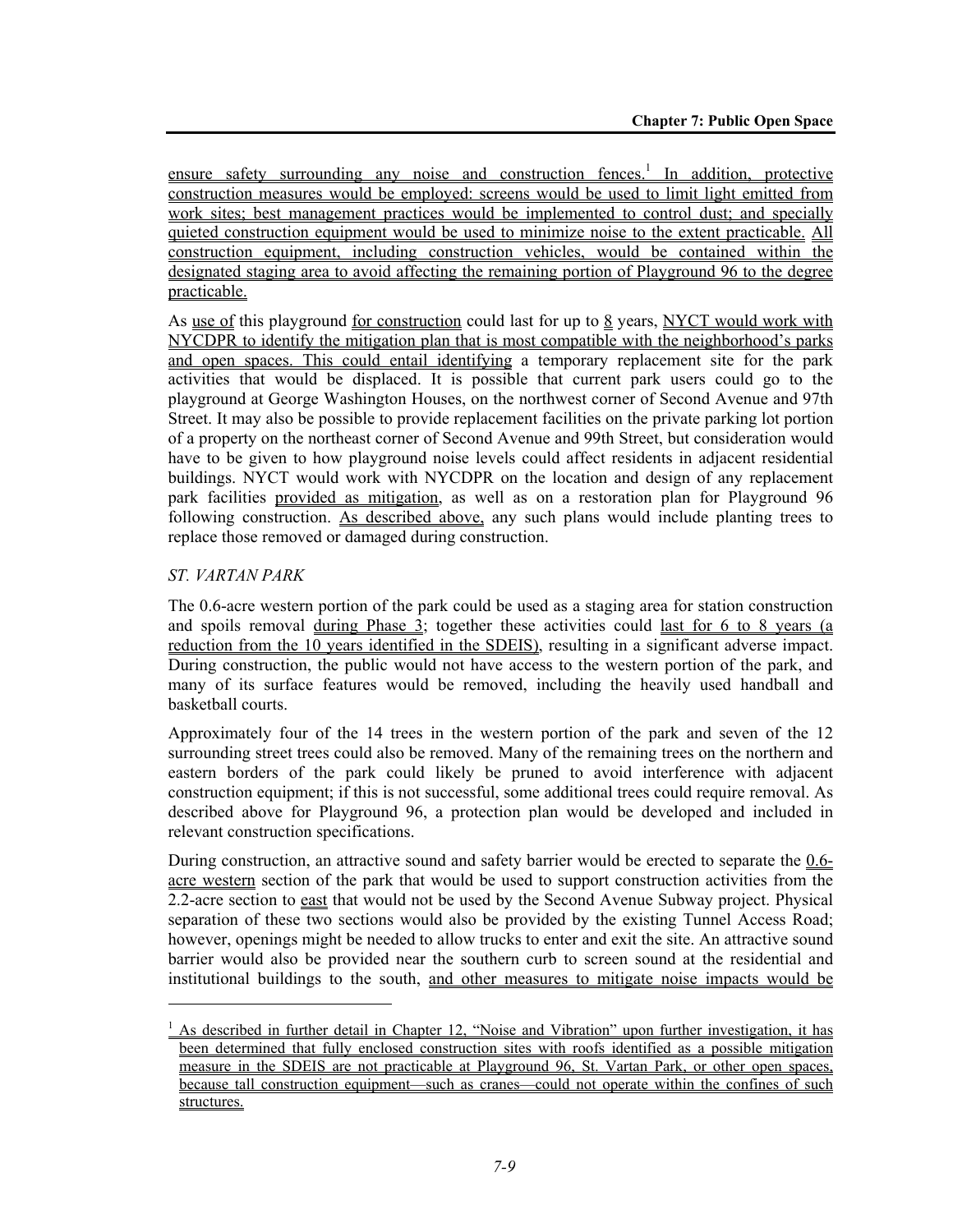employed as described in Chapter 12, "Noise and Vibration." As described above for Playground 96, appropriate security measures would be provided near the construction area, including safety lighting and fencing, and all construction activity would be contained within the designated staging area and would not be allowed in the adjacent portion of St. Vartan Park. Other protective measures (such as screens to limit light and best management practices to control dust) would also be implemented. The protective construction measures described above would also be employed, if practicable.

As described in the Section 4(f) Evaluation and Section 6(f) Evaluation at the end of the main volume of this FEIS, because some LWCFA funds were used to finance certain improvements to St. Vartan Park in the past, the requirements of Section 6(f) must be satisfied before any portion of the park is used for Second Avenue Subway construction activities. Specifically, the temporary loss of this park space must be mitigated by creation of replacement park space and/or purchase of wetlands (see the Section 4(f) Evaluation and Section 6(f) Evaluation for more information). MTA will comply with Section 6(f) prior to the use of the western portion of St. Vartan Park for construction.

MTA has committed to taking all steps required to comply with Section 6(f). In consultation with OPRHP and NYCDPR, MTA will identify and pursue opportunities for providing replacement facilities; develop programming of recreational facilities for such replacement property; and provide improvements to existing recreational resources as necessary to mitigate the impacts of the temporary conversion of St. Vartan Park, taking into account the substitute resources provided by the replacement properties. At this time, MTA has identified two properties that could satisfy the Section 6(f) requirements for replacement space. These two properties are immediately to the north of St. Vartan Park, adjacent to the entrance to the Queens-Midtown Tunnel. The southern parcel fronts on First Avenue and contains mature trees; the northern parcel fronts on East 37th Street. Using these two parcels would potentially allow replacement of the current recreational uses in the portion of St. Vartan Park to be affected by subway construction, while retaining the mature trees on the southern parcel. Other candidate locations for replacement facilities will be explored prior to the use of St. Vartan Park. In the event that no better options can be identified for replacing the park space at St. Vartan Park, MTA will provide the entire southern parcel and those areas of the northern parcel that will not interfere with operations of the Queens-Midtown Tunnel.

As described in Chapter 6, some noise impacts could be created at this and other temporary relocation park sites. However, since any replacement park at this site would be located across the street from an existing park, the noise from the park would affect the same neighborhood as the existing park and there would be no significant adverse impact. Overall, creation of a temporary replacement park space in the immediate vicinity of St. Vartan Park would not result in significant adverse impacts. In the event that replacement facilities other than those outlined above are developed, the environmental impacts of those facilities would be considered prior to site selection and implementation.

Because use of St. Vartan Park for construction staging and spoils removal would occur in Phase 3 of the project, it is possible that both the United Nations proposal described above in Section C and the New York City Department of Environmental Protection's water tunnel project (described in Chapter 19, "Indirect and Cumulative Effects,") would be completed prior to any Second Avenue Subway construction activities in this area. Should the construction of either project occur simultaneously with that of the subway, as part of the mitigation process, NYCT would also coordinate with these or any other projects occurring in the vicinity at the same time.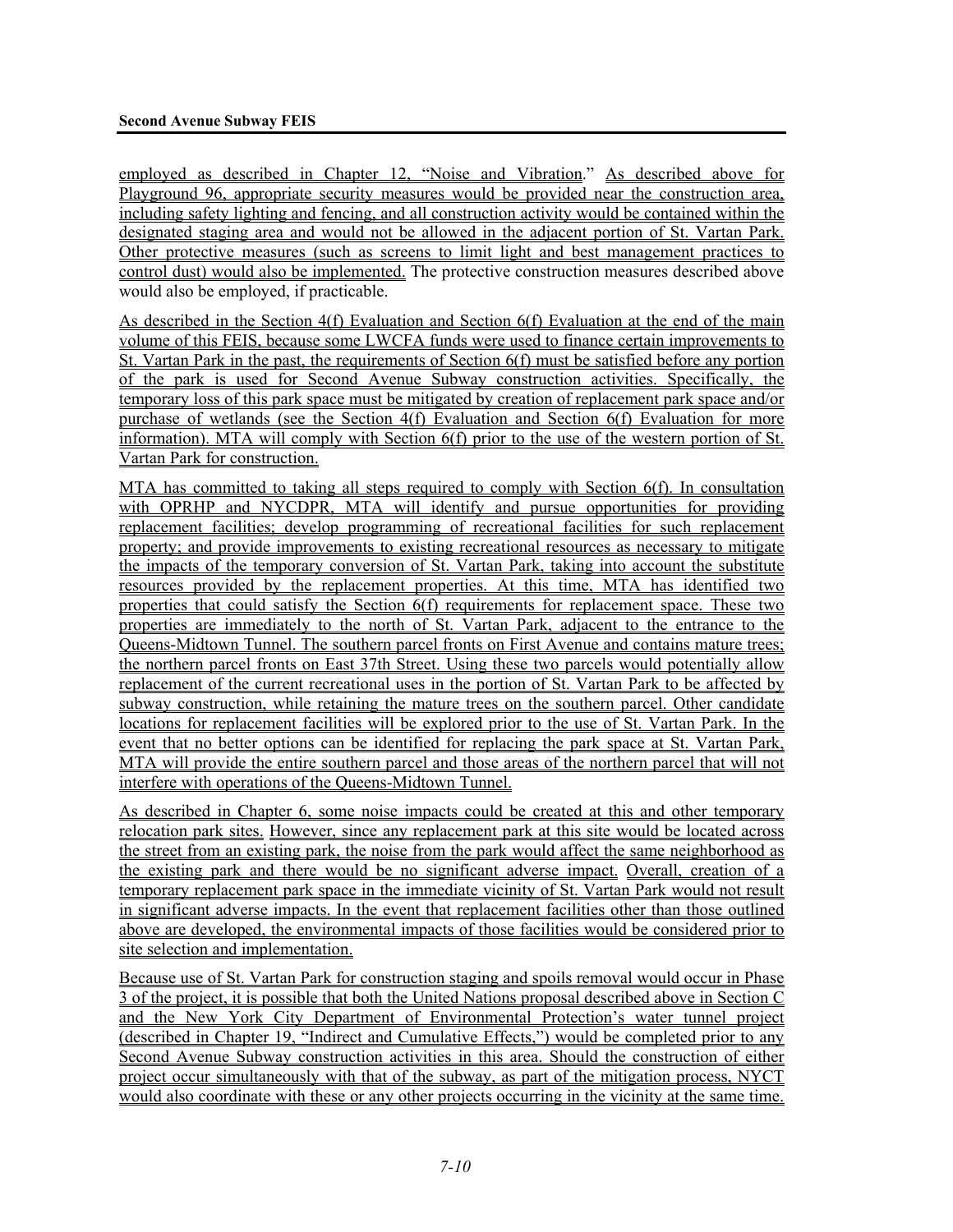The goal of such coordination would be to seek ways to mitigate public open space impacts in an effort to develop a coordinated strategy. After construction, the park would be fully restored and reopened for public use, including the replacement of any damaged or removed trees in consultation with NYCDPR and in accordance with the Basal Area Replacement Formula.

#### *FIRST PARK*

An ancillary facility needed for the Houston Street Station is proposed on private property at the corner of Houston Street and Second Avenue, where a residential building was located until its collapse several years ago. This property is adjacent to a portion of First Park close to Second Avenue. This portion of the park is currently entirely fenced, not accessible to the public, and not in use as a park. The portion of First Park currently in use is close to First Avenue. To construct the subway vent facility, a small portion of the fenced park would be excavated during Phase 3 of the construction process to allow construction below. Because this portion of the park is not accessible to the public, and because First Park's active recreational amenities are located along its First Avenue frontage, the effects of such construction on the park would be somewhat limited. The construction would require the removal of approximately seven trees. The loss of these trees would be similar to trees that must be removed at other locations along the project alignment, such as at stations where excavation must occur. As described above, any trees removed would be replaced after construction according to a tree protection plan developed in consultation with NYCDPR.

#### *SARA D. ROOSEVELT PARK*

As described in Chapter 2, the Deep Chrystie Option was selected as the preferred option for the alignment south of Houston Street. The Deep Chrystie Option has been modified somewhat since publication of the SDEIS as a result of ongoing engineering, altering the locations and increasing the extent of required construction and tree removal within the park. These changes are necessary in order to remove existing below-ground obstructions in the park as well as achieve the reconstruction of the existing Grand Street Station. Construction within Sara D. Roosevelt Park would occur entirely during construction of Phase 4 of the project.

The project's tunnels would be constructed beneath Sara D. Roosevelt Park from Houston to Delancey Street using a TBM. Above-ground construction would be needed on the western side of the park between Delancey and Hester Streets and would extend approximately 60 feet into the interior of the park, a larger area than described in the SDEIS for the reasons cited above. Construction would be required at this location because of the need to rebuild the existing Grand Street Station serving the **BO** Lines. Excavation would be required in the park to create a new lower level beneath the existing Grand Street Station and to widen the existing station platform to accommodate the substantial increase in passengers expected here once Second Avenue service is implemented. Approximately 75 trees along Chrystie and Grand Streets would need to be removed as a result. As the construction areas would have to be used for both excavation and staging activities, the entire width of the park could be closed within the area being constructed during a particular period, but the remaining portions of Sara D. Roosevelt Park would be open to both the north and south.

Construction would also extend to the eastern border of the park between Rivington and Delancey Streets within an area occupied by a community garden. In this location, construction would be needed to remove underground obstructions that would interfere with the TBM. Construction in this area would be scheduled to occur during the winter when the garden is less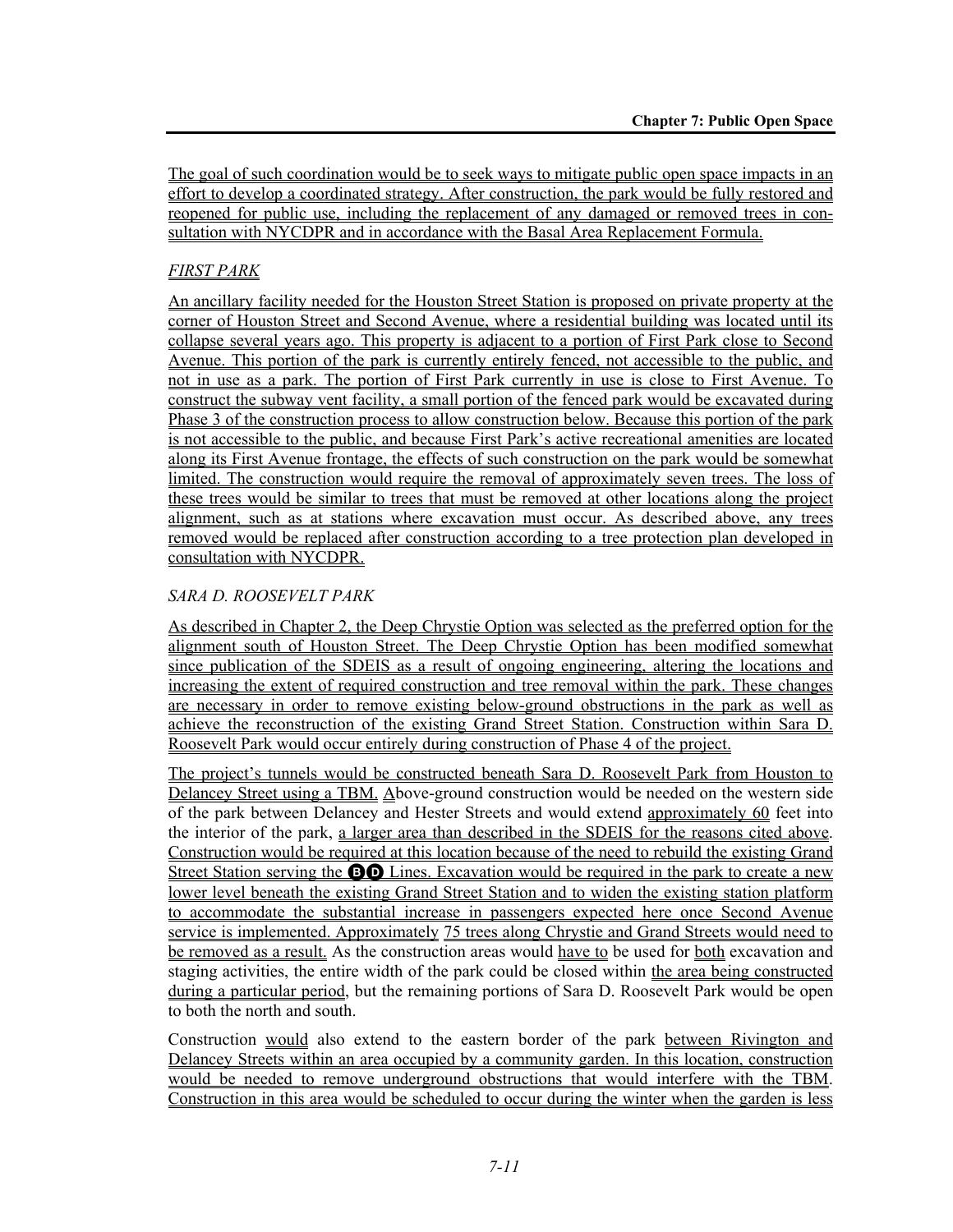heavily used. However, construction would require the removal of up to 13 trees in the garden area.

As further detailed in the Section 4(f) Evaluation, construction disturbance from the Deep Chrystie Option at Sara D. Roosevelt Park would result in the removal of many of the mature trees currently planted along the park's western perimeter between Delancey and Hester Streets, along Grand Street, and on the eastern border of the park between Rivington and Delancy Streets within an area occupied by a community garden, and some interior trees in that area and immediately north of Delancey Street where removal of the below-ground obstructions would occur. This tree removal is needed to permit construction of the alignment and Grand Street Station, and is the only alternative to demolishing a significant number of adjacent residential and commercial buildings. The removal of the trees and the required closure of large portions of the park during construction would result in a significant adverse impact. The remaining trees near the construction activities would be protected using appropriate measures; however, some settlement could still occur that might affect these trees.

Construction within the park is expected to last 4 to 5 years. However, it is anticipated that park construction activities would be staged to limit the amount of park that would be under construction at any one time. NYCT would work with NYCDPR to identify the mitigation plan that is most compatible with the neighborhood's parks and open spaces. Upon completion of the various construction phases, the portions of the park disturbed by surface construction would be reconstructed and reopened in consultation with NYCDPR. In addition, where practicable, NYCT would redesign and reconstruct facilities on the portions of the park that remain open to the public, in consultation with the community, in order to provide some replacement facilities on site. As engineering continues, a phasing plan for Sara D. Roosevelt Park construction work will be developed. This process will involve meeting with NYCDPR and Community Board 3 regarding the design of replacement spaces within the park. Although the SDEIS indicated that such design plans would be included in the FEIS, this information cannot yet be provided, as project designs in this area are not yet sufficiently advanced. However, meetings with NYCDPR and Community Board 3 to discuss this subject are under way.

Replacement trees would be planted following construction in accordance with the tree replacement plan developed in consultation with NYCDPR, and the Basal Area Replacement Formula would be used. NYCT would also work with NYCDPR to identify permanent improvements for Sara D. Roosevelt Park that would be implemented following construction of the alignment in this area. In addition, the protective construction measures described above would also be employed to minimize disturbance to the park.

Entrances to the new Grand Street Station are currently planned to be located adjacent to the park on Grand Street between Chrystie and Forsyth Streets. These entrances have not yet been designed, but could interfere with the existing park entrance. Additionally, it may be necessary to locate an emergency egress in this vicinity or potentially within the park. As described in Chapters 2, "Project Alternatives" and 8, "Displacement and Relocation," emergency egresses and other ancillary facilities must be sited within specific areas in order to meet fire and safety code requirements. NYCT would work with NYCDPR to ensure that the design of these facilities is compatible with the existing park.

#### *KIMLAU SQUARE*

To construct the Chatham Square Station, cut-and-cover construction would be required at Kimlau Square during Phase 4 of the project. As with other station construction, this disruption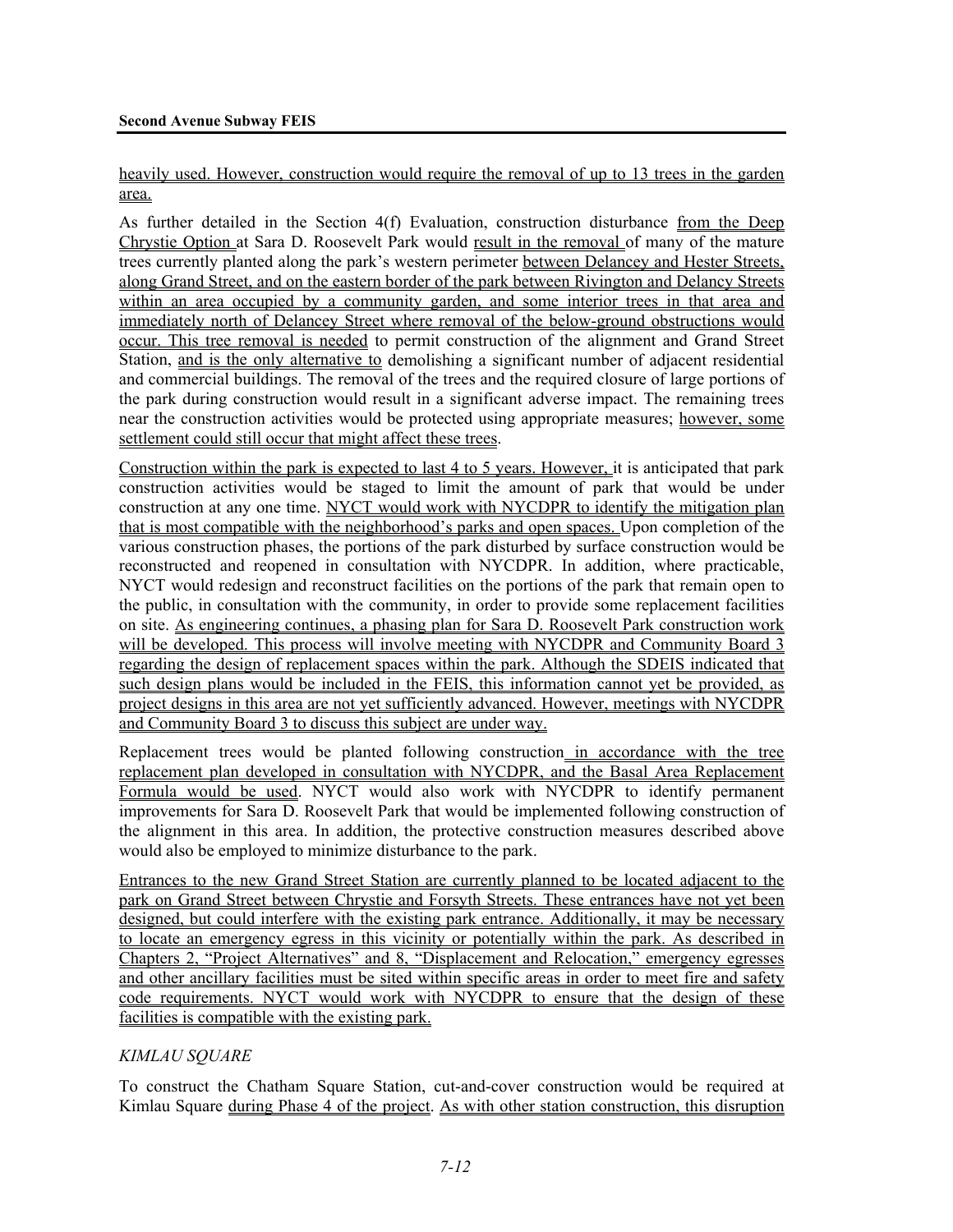could last 4 to 5 years. Such construction would displace users of this public open space, resulting in a significant adverse impact. The five trees and benches in the park would be removed and the commemorative arch for Americans of Chinese ancestry and statue of Lin Ze Xu would be carefully temporarily removed and reinstalled after construction. This need was identified following issuance of the SDEIS. To protect the arch and statue during removal and reinstallation, a structural analysis would be undertaken in coordination with the New York City Department of Transportation (NYCDOT), which has jurisdiction over the park's monuments, prior to commencing any construction activity. All pieces of the arch and statue would be catalogued and stored appropriately until the park could be rebuilt following construction. At such time, a preservation architect would be retained to ensure the features' safe and appropriate reinstallation. Following construction, trees would also be replanted in accordance with a plan developed in consultation with NYCDPR.

## *PEARL STREET PLAYGROUND*

As described in Chapter 8, identifying potential locations for entrances and ancillary facilities in the Seaport Station vicinity is challenging because of the proximity to the Brooklyn Bridge, the AC tunnels, the presence of the Seaport Historic District along the entire east side of the station area, and the presence of several parks and other public open spaces. After extensive planning, the preliminary locations recommended for station entrances include the northwest corner of Fulton Street and Water Street, where the Pearl Street Playground is currently located. An entrance would ideally be located at this intersection to meet demand coming from the residences to the north. Further engineering along with continued discussions with the local Community Board, property owners, and NYCDPR need to occur before final decisions about use of this park can be made. In addition, a supplemental environmental review and a separate Section 4(f) analysis would need to be conducted if an entrance were to be formally proposed at this location.

The playground is heavily used by the surrounding community and would not be available while construction is under way within the playground, a period of approximately 4 to 5 years during Phase 4 of the project. In addition, approximately six trees within the playground would need to be removed at that time. NYCT would work with NYCDPR to identify a temporary replacement site for the playground during construction.

The location of an entrance within the park would not be compatible with the area's underlying use as parkland and would constitute a significant permanent adverse impact. Additionally, the loss of parkland resulting from the new entrance would also be a significant adverse impact. NYCT would implement a range of mitigation measures to minimize these impacts. First, NYCT is coordinating with NYCDOT and the community to enlarge the park following construction by closing the segment of Pearl Street on the park's western edge, so that the amount of useable park area after the new station entrance is constructed is larger than the existing park. NYCT will also work with NYCDPR and the surrounding community to design the entrance so that it is compatible with the surrounding park. For example, the facilities could be incorporated into an active recreational facility or even designed to appear as a playful sculptural element.

#### *FULTON STREET PLAZA*

As with Pearl Street Playground, an entrance to the Seaport Station would also be located within Fulton Street Plaza. This entrance is needed both to meet anticipated passenger demand from the South Street Seaport businesses and residential uses located to the east. Fulton Street Plaza is not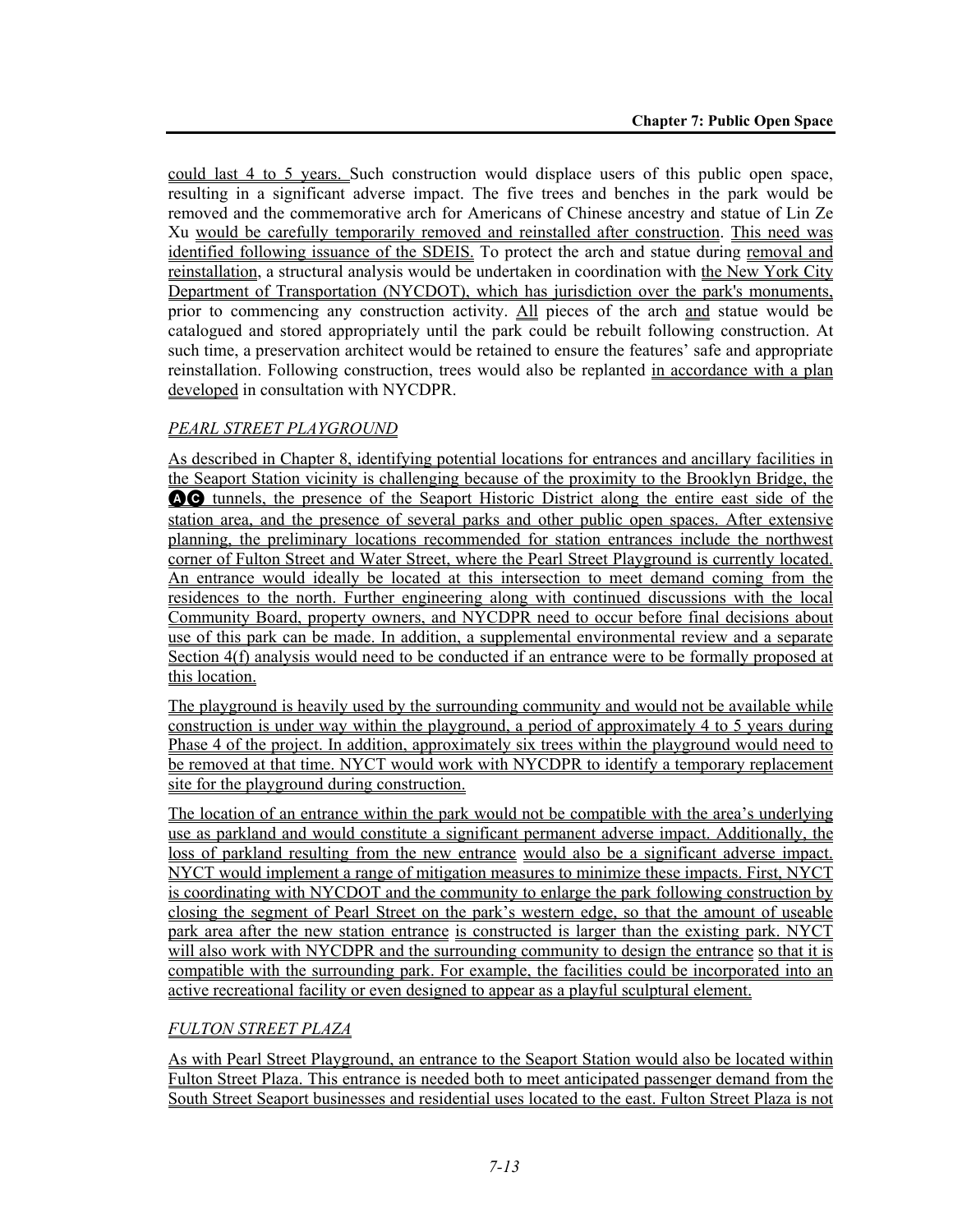mapped parkland, but functions as a public sitting area. During construction of the entrance, the Titanic Memorial Lighthouse could remain in place and would be protected to ensure that it would not be damaged inadvertently. The entire plaza would be closed to public use (a period of 4 to 5 years during Phase 4), resulting in a significant adverse impact. In addition, construction would require the removal of approximately four trees in the plaza. Following construction, NYCT would design the entrance to be integrated into the plaza, including the remaining trees. This is a common treatment in New York's streetscape. As at Pearl Street Playground, use of this open space is still preliminary and based on conceptual engineering and is therefore subject to change.

## *WALL STREET TRIANGLE*

Between Water Street and South Street, Wall Street is a particularly wide roadway, with the extra space used for parking. In the future, the wide space is proposed to become a Greenstreet under NYCDPR's jurisdiction as part of a federal grant for improvements to Lower Manhattan. In the same area, the Second Avenue Subway is currently considering siting a station entrance. Subway construction would therefore be required for up to 4 to 5 years in Phase 4, during which time that portion of the new park space would be closed to the public, resulting in a significant adverse impact to the new open space.

The use of the future park area for a subway entrance has not yet been finalized. If this site is selected for an above-ground station element, that element would be designed to be compatible with the new park space. The design would be prepared in coordination with NYCDPR. However, should the park space be completed before the new subway element is constructed, the loss of the park space would constitute a significant adverse impact to open space. The use of this area for a new station would be assessed in a supplemental environmental review if a new station entrance is proposed for this future Greenstreet area.

#### *COENTIES SLIP*

Coenties Slip—currently a paved section of roadway with seating and planters that is separated from traffic—is not currently mapped as parkland. However, in the future, it is expected to become a permanent park as a result of a federal grant for improvements to Lower Manhattan. NYCT hopes to site an entrance in this area to serve the Hanover Square Station. Subway construction would be required in and near this space for up to 4 to 5 years during Phase 4. During construction, the open space would be closed to public use, resulting in a significant adverse impact. In addition, four trees currently located in planters would be removed. However, it is expected that these trees could be relocated elsewhere in the vicinity.

As with all entrances, this location is still preliminary and may change as engineering continues and based upon continued discussions with NYCDPR and the community. If an entrance were to be located at Coenties Slip, it would not be compatible with the area's underlying use as parkland and would constitute a significant permanent adverse impact. Additionally, the loss of parkland resulting from the new entrance/ancillary facility would also be a significant adverse impact. NYCT will coordinate with NYCDPR to design the future subway entrance in a way that would be compatible with the new open space.

#### *PLAZA SPACES*

The locations for station entrances and ancillary facilities are currently being evaluated, as described in Chapter 2 of this FEIS. Some locations currently proposed for use as station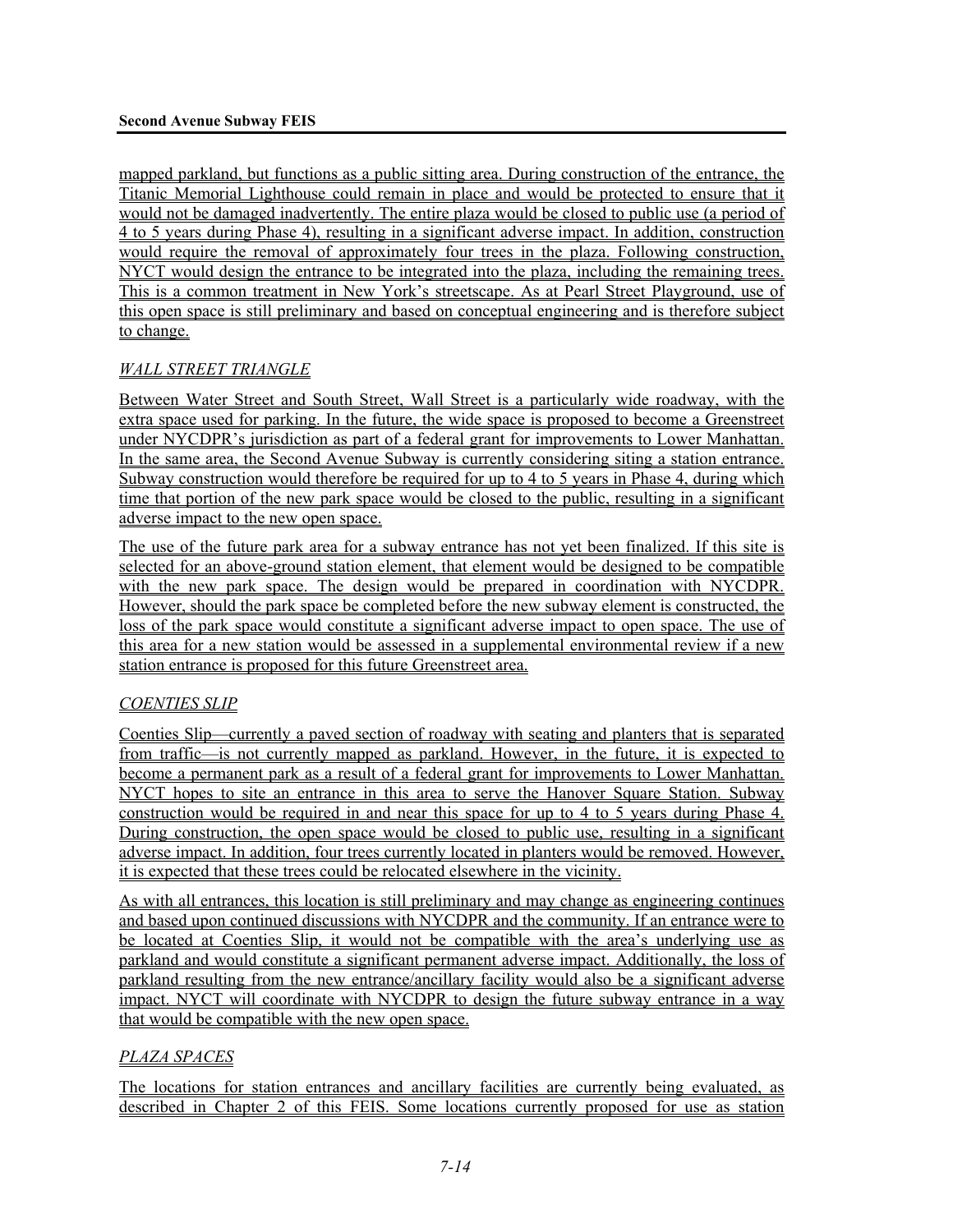entrances include wide sidewalk areas and open plaza areas adjacent to buildings. If these locations are selected for station elements, the affected area would be closed during construction during the relevant construction phase for that geographic area. Following construction, some of the public space would be converted to a different public use (rather than a plaza, it would be a subway station element).

## **PARKS ADJACENT TO OR NEAR SURFACE CONSTRUCTION**

Almost all parks parks that would be located adjacent to surface construction activities but where no construction would occur within the parks (see Table 7-1), would experience adverse impacts resulting from access limitations or construction disturbances (such as increased noise and dust) during the phase in which construction is occurring in the area. In addition, people using the adjacent parks may experience increased visual disturbances related to the construction equipment and activities. Construction adjacent to parks would typically last from 4 to 5 years. For those parks listed in Table 7-1 where construction of project elements is under consideration (e.g., Pearl Street Playground, Fulton Street Plaza, Wall Street Triangle, and Coenties Slip), even if no permanent project element is constructed in those open spaces, construction activities related to nearby stations would occur in close proximity.

As described in Chapter 12, "Noise and Vibration," significant adverse noise impacts would occur for distances up to approximately 750 feet from where construction operations are taking place whenever there is a line-of-sight available between the noise source and the receptor—in this case a park. Noise impacts occur when noise levels at sensitive receptor locations (such as parks) exceed one or more of the FTA construction noise impact criteria. Thus, surface construction activities would result in noise impacts at adjacent parks. Similarly, the parks listed in Table 7-1 that are located along the Second Avenue Subway alignment but not in immediate proximity to proposed surface construction activities are also within 750 feet of construction activities and have a clear line of sight to the proposed construction. Therefore, these parks, too, would experience noise impacts during the construction phase for that geographic area. In contrast, parks listed in Table 7-2 would have no line of sight to construction activities and thus would have no noise impacts.

As described in Chapter 12, existing background noise levels in Manhattan are already high throughout the corridor, and many daily activities (such as visiting parks) are undertaken in a noisy environment. Consequently, despite the significant adverse noise impacts that would occur at the parks cited above, the actual impact to park users would vary depending on the type and use of the park. For example, noise impacts would be more disruptive at passive open spaces and areas without physical separation from the adjacent construction. In contrast, noise impacts would not be as severe at active recreation areas. Measures to be employed to reduce noise impacts are described in Chapter 12. In addition, where practicable, parks adjacent to subway construction would be screened using site-appropriate design, such as brightly colored barriers at a children's facility. These barriers would be designed to minimize effects from construction noise, and would be attractively designed.

Two park spaces that would be adjacent or close to surface construction activities would not experience significant adverse impacts from the construction. Those parks are Triboro Plaza (Phase 1) and Peter Minuit Plaza (Phase 4). Near Triboro Plaza, the construction method to be used to create the project's main line tunnels has been refined since the publication of the SDEIS, and cut-and-cover activities in the park are no longer required. Instead, the tunnel would be constructed beneath the park, which could cause limited settlement but would not adversely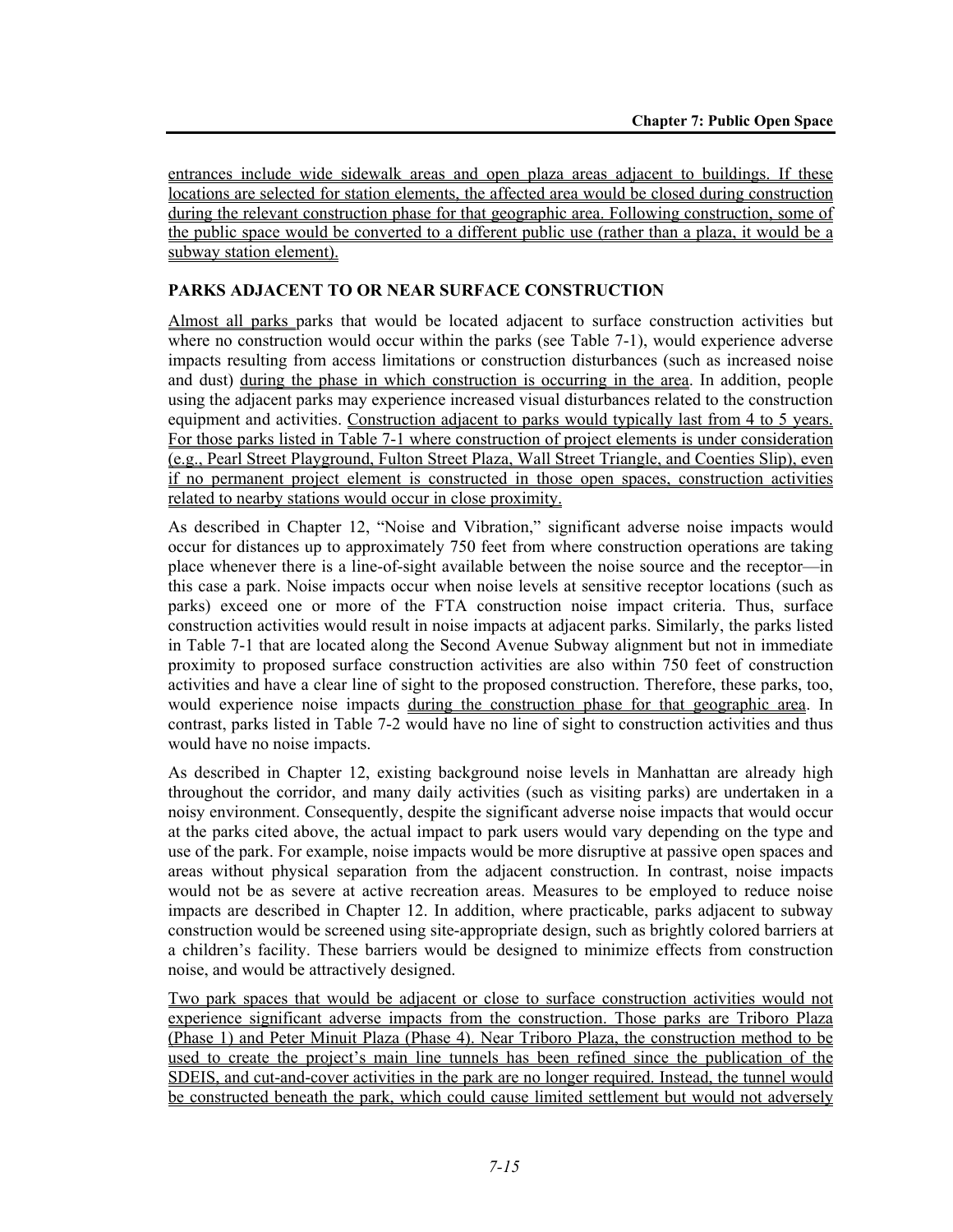affect use of the park. In addition, if storage tracks are constructed beneath Second Avenue north of 125th Street, this would result in cut-and-cover construction adjacent to Triboro Plaza. However, this park area resembles a landscaped traffic triangle; it is not an inviting space for park users because of the absence of amenities and its proximity to a heavily used traffic corridor. Therefore, the increase in dust and noise and other construction-related disturbances would not result in a significant adverse impact to park users.

Similarly, while surface construction could occur adjacent to Peter Minuit Plaza, this park would also not experience significant adverse park impacts. Peter Minuit Plaza is currently being used to accommodate construction staging activities for the Whitehall Ferry Terminal reconstruction project. The park is surrounded by heavily traveled roadways on all sides and is effectively a traffic island with available seating (when not used for construction staging). The plaza is located more than 750 away from surface construction activities related to the Hanover Square Station. It would be located across Water Street from the site to be used for construction activities associated with an associated vent structure for the possible underground storage tracks south of the Hanover Square Station. Because of the plaza's character as a traffic island, any effects from noise associated with constructing the vent facility would not result in a significant adverse impact to users of this park.

Despite efforts to screen adjacent parks from construction activities, several of the parks located along the alignment would experience increased noise and dust because of adjacent or nearby surface construction activities. Such impacts would be especially disruptive at parks with passive open spaces or with facilities for young children's play (Wagner Houses Playground in Phase 2, Stuyvesant Square in Phase 3, and St. James Triangle and Vietnam Veterans Plaza in Phase 4). Extensive efforts would be made by NYCT through its contractors to keep these parks free of construction debris and excessive dust during construction. The parks with active recreational facilities located adjacent to proposed construction are not expected to be affected as much because these facilities do not depend on a quiet setting. These include Harlem River Drive Park, Crack is Wack Playground, Wagner Pool, the eastern portions of Playground 96 and St. Vartan Park, and Fishbridge Garden. In addition, NYCT, through its contractors, would monitor noise and dust at parks adjacent to construction. If unforeseen noise and dust disturbances arise during construction, mitigation measures would be employed at parks adjacent to construction. Trees in both active and passive recreational spaces adjacent to construction may experience stress from dust or soil settlement resulting from underground construction. The health of all trees in parks adjacent to construction would be monitored and (to the extent practicable) maintained by NYCT through its contractors, and ongoing coordination with NYCDPR would continue throughout the construction phase.

#### **GREENSTREETS AND BONUS PLAZAS**

With respect to Greenstreets and bonus plazas, it is likely that several of these areas would also be affected during construction, through the removal of trees and the creation of noise and dust from adjacent construction activity. Greenstreets along the Second Avenue corridor that could be affected include the Greenstreet at 127th Street and Second Avenue (because of the construction of the proposed storage tracks north of 125th Street in Phase 2); the Greenstreet located on 66th Street between Second and Third Avenues (because of the proposed shaft site at this location in Phase 1); the Greenstreet at Second Avenue and Houston Street during Phase 3; and the Greenstreets at Park Row and St. James Place and Park Row south of St. James Place (because of the need to construct the Chatham Square Station during Phase 4). In an improvement since the SDEIS, the Greenstreet at 124th Street and Second Avenue would no longer be affected by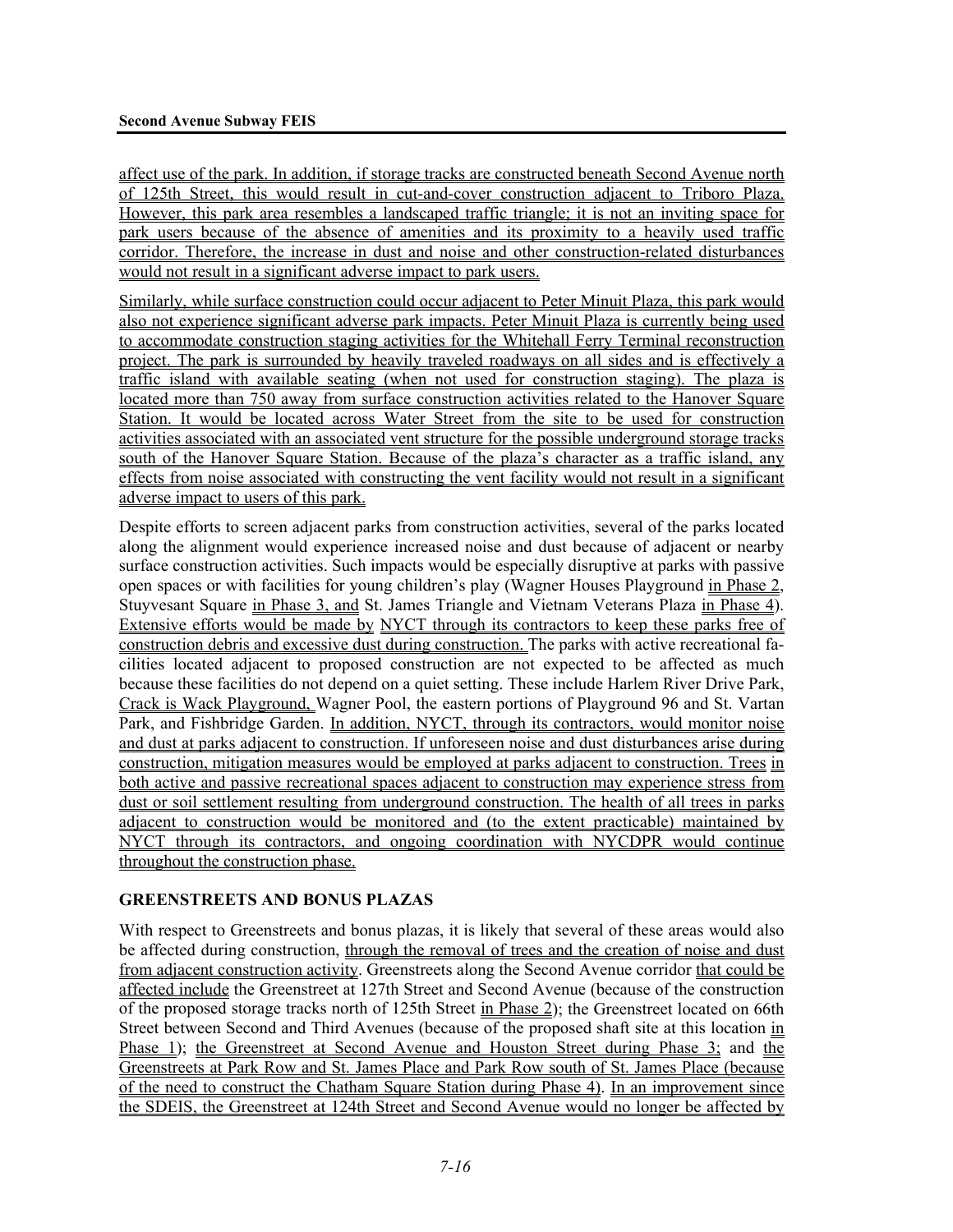construction activities related to the curve at 125th Street. NYCT has committed to replace any trees removed from a Greenstreet during construction. For any Greenstreets that would be removed for more than three months (such as at 66th Street), NYCT would work with NYCDPR and NYCDOT to identify replacement Greenstreet sites nearby to be planted prior to the start of construction at the existing Greenstreet.

Any construction occurring within or adjacent to bonus plazas could temporarily prevent the public from using any park-like amenities (such as benches) that these spaces provide. To the extent that this occurs, such closures would be considered a temporary adverse impact. In addition, any surface construction adjacent to a bonus plaza would create a noise impact on these open spaces. Any construction requiring closure of a bonus plaza would occur in consultation with NYCDCP, which administers these sites. Any plaza surfaces disturbed by subway construction activities would be reconstructed upon the completion of construction.

# **E. PERMANENT IMPACTS OF THE PROJECT ALTERNATIVES**

After completion of the Second Avenue Subway, all park spaces would be restored in consultation with NYCDPR, and there would be few remaining impacts to the parks. However, five public open spaces could be permanently affected by the presence of subway entrances or ancillary facilities such as vents within these parks<sup>1</sup>. Based on preliminary project plans, these include:

- Sara D. Roosevelt Park (emergency egress for Grand Street Station);
- Pearl Street Playground (entrance for Seaport Station);
- Fulton Street Plaza (entrance to Seaport Station);

1

- Wall Street Triangle (entrance to Hanover Square Station); and
- Coenties Slip (entrance to Hanover Square Station).

Subway entrances within Playground 96 and Kimlau Square, which were described in the SDEIS, are no longer under consideration. If any of these open spaces listed above were to be used for these purposes, a permanent loss of parkland—a significant adverse impact—would result. As mitigation for the loss of parkland, NYCT would work to design subway facilities located in parks to complement the park environment, wherever practicable. Additionally, in the case of Pearl Street Playground, NYCT will work with NYCDOT and the community to enlarge the park following construction by closing a portion of Pearl Street as described above. Finally, mitigation for the long-term use of parkland during construction could also include the identification of replacement park space elsewhere in the city.

As noted above, the permanent or long-term use for construction of any publicly-owned, mapped parkland, including those parks under the jurisdiction of NYCDPR (currently Playground 96, St. Vartan Park, First Park, Sara D. Roosevelt Park, and Pearl Street Playground), would require approval from the New York State Legislature for alienation of City-owned parkland. In addition, a portion of an underground ancillary facility for the Houston Street Station would also be located under First Park, and tunneling could occur beneath several parks (Triboro Plaza, Dag Hammarskjold Plaza [possible underpinning], Stuyvesant Square, Sara D. Roosevelt Park, and Peter Minuit Plaza).

 $1$  This list does not include parks where subway elements would be located entirely below ground with no surface penetrations or other impacts.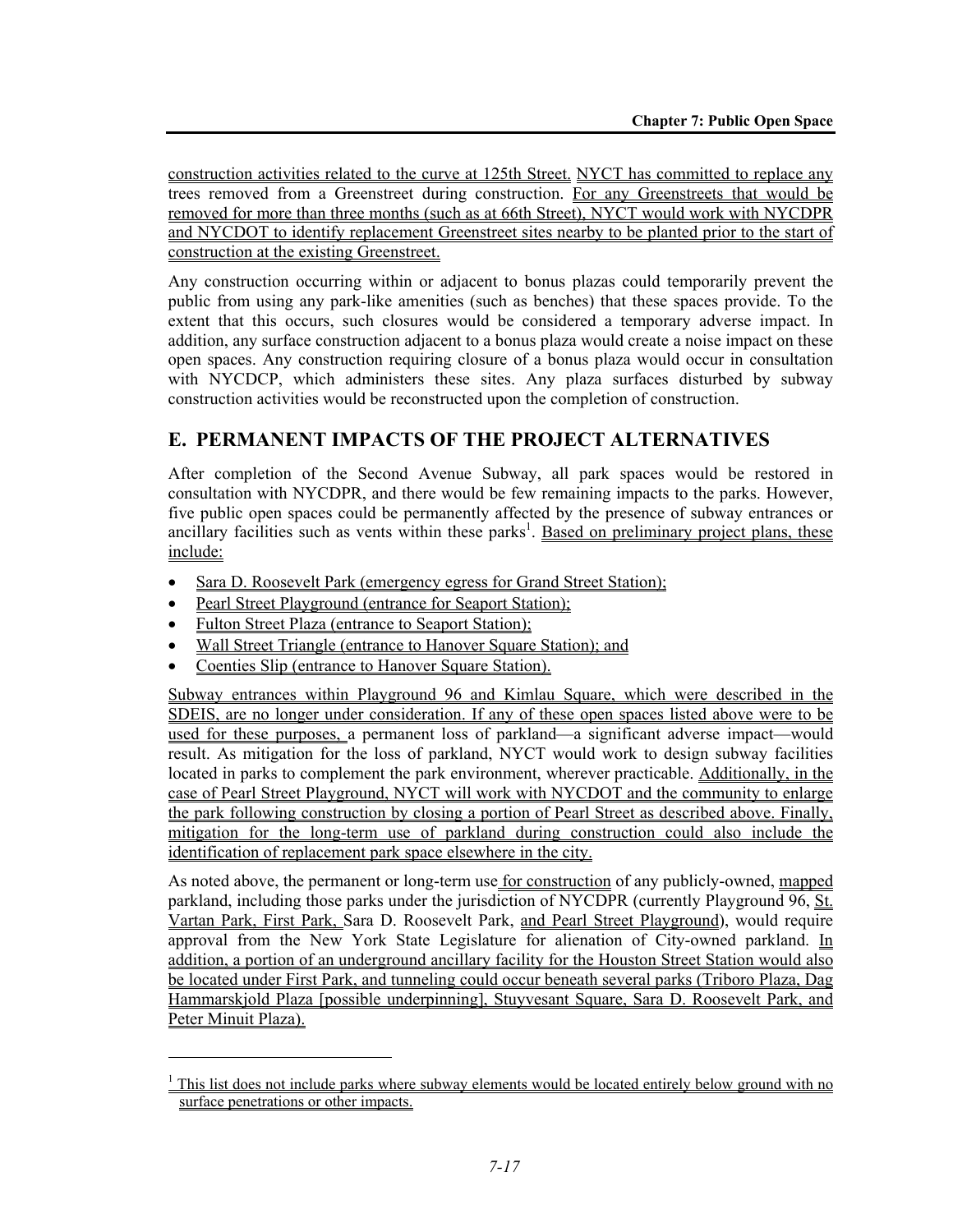#### **Second Avenue Subway FEIS**

When construction is completed, trees would be replanted in affected parks to the extent feasible in consultation with NYCDPR. Despite the replanting, the loss of the approximately 90 original trees—portions of two rows lining the park and some interior trees—that must be removed in Sara D. Roosevelt Park would still be noticeable, and would create significant visual and neighborhood character impacts as described in Chapter 6 of the FEIS, "Social and Economic Conditions."

Entrances or ancillary facilities could potentially be located within Greenstreets or bonus plazas. Neighborhood character impacts related to the loss of this visual amenity would occur unless new Greenstreets could be constructed in close proximity to their original locations. NYCT would consult with the NYCDCP regarding the placement of any subway entrances or ancillary facilities within bonus plazas to maximize the public usefulness of these sites.

# **F. SUMMARY OF SIGNIFICANT ADVERSE IMPACTS AND MITIGATION MEASURES**

#### **SIGNIFICANT ADVERSE IMPACTS**

- During construction, significant temporary adverse impacts would result from direct use of and removal of recreation facilities from the western portion of Playground 96 (Phase 1), western portion of St. Vartan Park (Phase 3), a portion of Sara D. Roosevelt Park (Phase 4), Kimlau Square (Phase 4), Pearl Street Playground (Phase 4), Fulton Street Plaza (Phase 4), and Coenties Slip (Phase 4) during construction.
- Parks located directly within 750 feet of surface construction, which includes all parks adjacent to the Second Avenue Subway alignment, would experience temporary noise impacts during the relevant construction phase, due to exceedances of FTA noise criteria.
- During all construction phases, parks in immediate proximity to surface construction activities would experience adverse impacts resulting from access limitations or construction disturbances, such as increased noise and visual disturbances.
- Removal of trees at Playground 96 (Phase 1), St. Vartan Park (Phase 3), First Park (Phase 3), and Kimlau Square, Pearl Street Playground, Fulton Street Plaza, Coenties Slip (Phase 4), as well as at various Greenstreets, and bonus plazas during any construction phase would constitute a temporary adverse impact.
- Removal of a portion of two rows of trees and some interior trees (approximately 90 trees) at Sara D. Roosevelt Park during Phase 4 would be a permanent impact until the trees mature to the comparative size of the existing trees.
- Bonus plazas could experience temporary significant adverse impacts if they were used during construction and could not be publicly accessed or are located directly within 750 feet of surface construction, and would thus have noise impacts.
- Subway entrances could be located in Pearl Street Playground, Fulton Street Plaza, Wall Street Triangle, and Coenties Slip. All of these entrances would be built during Phase 4, but would remain as permanent subway elements.
- Emergency exits could be located under First Park and underneath or in Sara D. Roosevelt**.** Both of these facilities would be built during Phase 3 but would be permanent features.